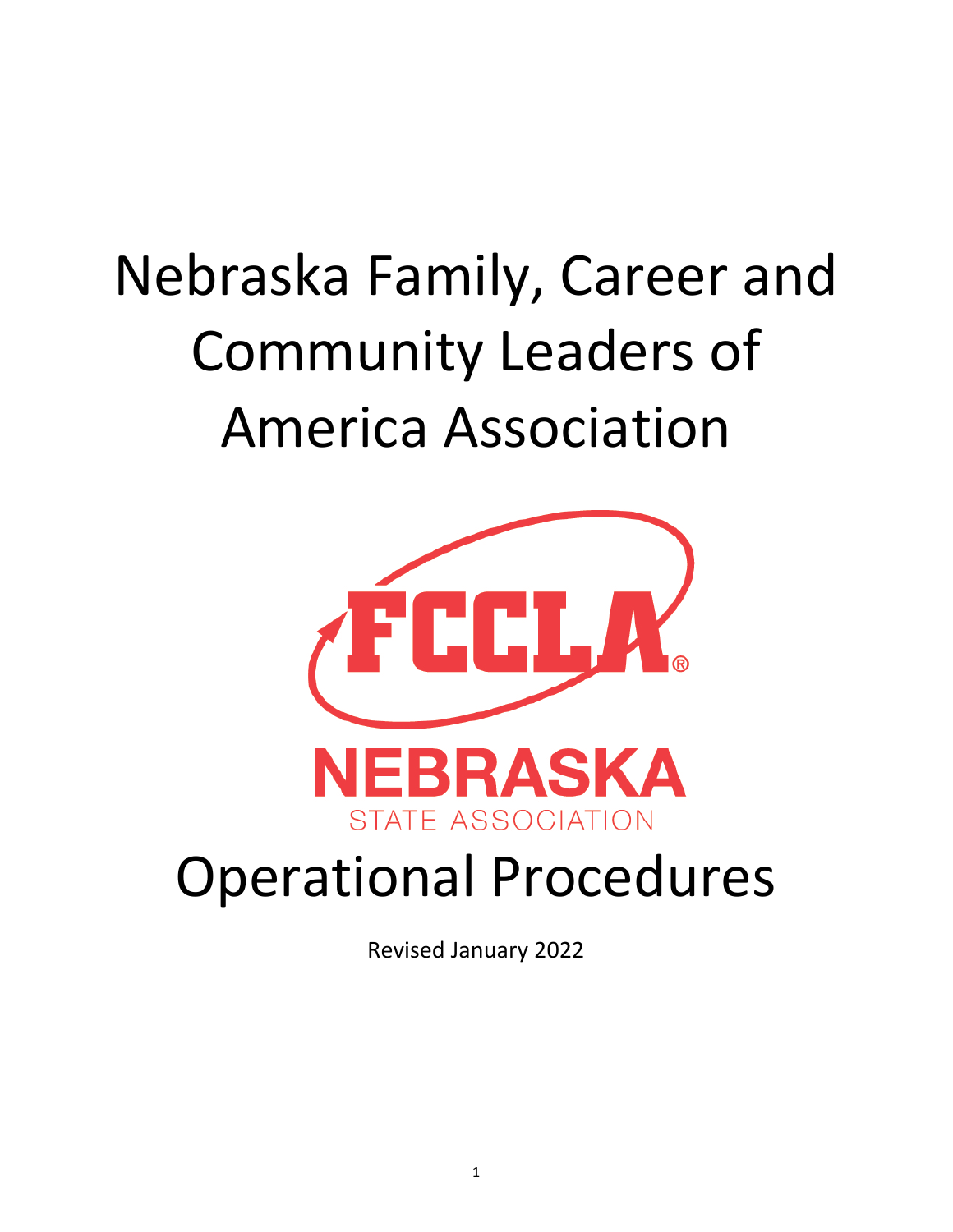# **Contents**

- **State Association Management**
- **Board of Directors (BOD)**
- **District Advisory Committee (DAC)**
- **State Officer Team (SOT)**
- **National Officer Candidates (NOC)**
- **State Peer Officer Teams (SPOT)**
- **STAR Events Program**
- **District Organization and Policies**
- **National Leadership Conference**
- **Miscellaneous Policies**
- **Short Term Policies**
- **State Forms for Member Participation**
- **Awards and Recognition**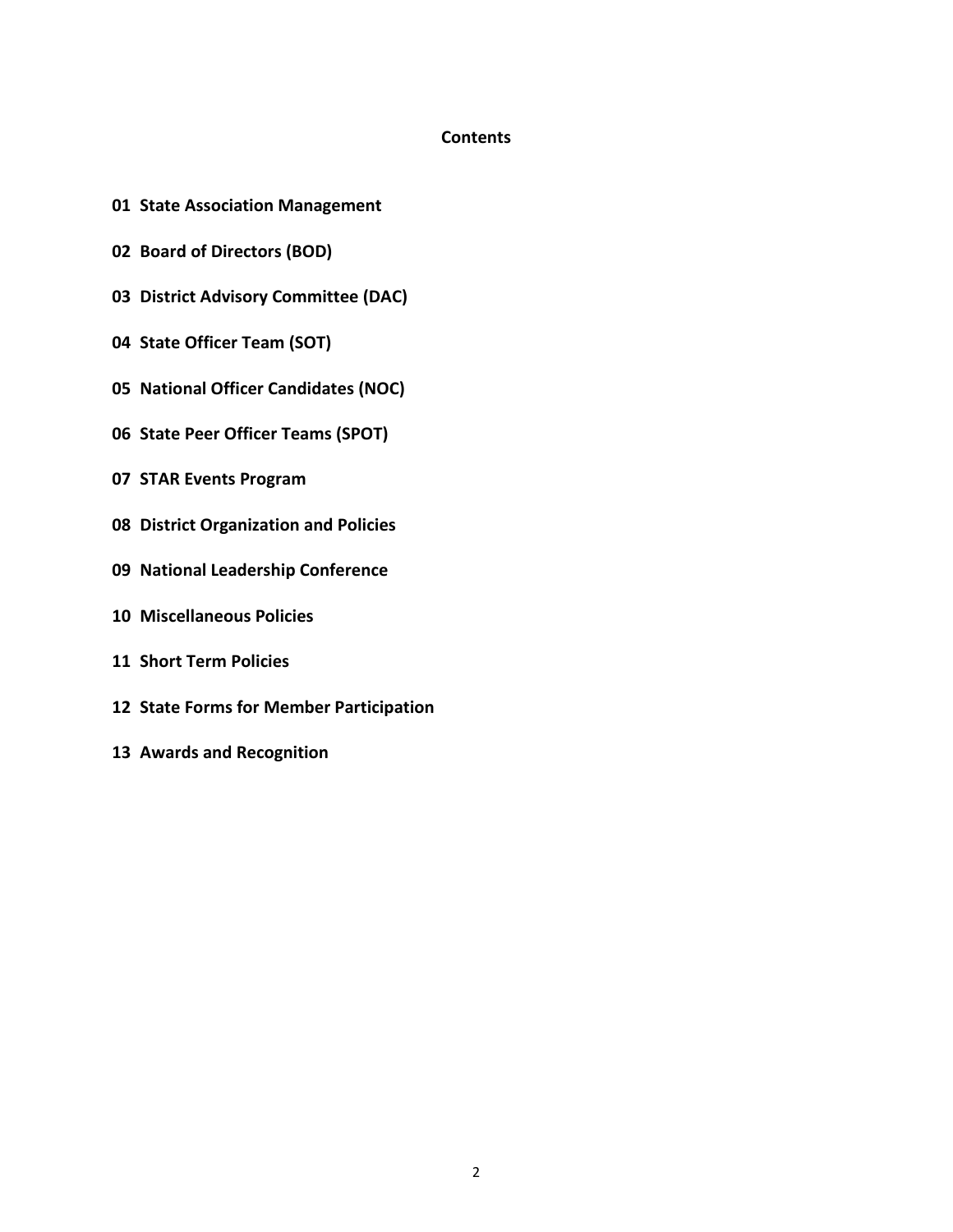# **01 State Association Management**

- **01.01** The Nebraska FCCLA Association Board of Directors shall be the policy making body for the State Association.
- **01.02** Nebraska FCCLA operational policies are contained in this document. These policies may be amended by the Nebraska FCCLA Board of Directors. No policy or policy changes shall be enacted without review and recommendation of the State Adviser for the organization. Changes to the Operational Procedures may occur by a majority vote of the Board of Directors at a regularly scheduled meeting or by electronic means including email or phone communication as long as communication between Board members can occur.
- **01.03** The bylaws of Nebraska FCCLA identify the basic procedures relating to the State Association and the limitations placed on the powers of membership.
	- **01.03A** The State Adviser is charged with responsibility for the day-to-day operations of the State Association.
	- **01.03B** The Chair of the FCCLA Board of Directors shall be consulted on matters which may need attention by the Board and in matters deemed necessary by the State Adviser.

#### **02 Board of Directors (BOD)**

- **02.01 Committee of Directors**. The BOD authorizes that a "Committee of Directors" may be appointed by the State Adviser to include the following: the State Adviser, the Chair of the BOD, and the FCCLA Executive Secretary of the Board (or another voting member of the BOD). This committee shall act when circumstances arise that require a decision for action that must be taken before there is an opportunity for the BOD to meet. A written report of any action shall be filed with the BOD in the next correspondence, the minutes, or meeting of the BOD. (16)
- **02.02 New State Programs.** The addition of new state programs shall require the approval of the Board of Directors before these programs can be implemented. This shall include new scholarships, as well as other state award programs. The Board of Directors shall periodically review all state programs, as well as participation in National Programs, to determine their effectiveness for State Association participation. (96)
- **02.03 Selection of BOD**. The Adviser Representatives shall be selected to serve a three-year term. Terms will be served on a staggered year basis, if possible, to provide a rotation of members and continuity of membership.

The eligible chapter advisers in the regions where a new adviser representative is to be selected shall submit their application to the State Adviser for review. The new terms shall commence June 1 after the representatives have been selected. The process of selection shall be determined by the BOD. (97) (12) (15) (22)

Eligible chapter advisers may serve multiple, non-sequential terms on the Board of Directors. Advisers cannot serve in the same Adviser Representative position more than twice. SPOT Advisers may serve in the SPOT Adviser position more than twice. (22)

**02.04 Members of the Board** The Board shall be comprised of the following individuals:

- 1. Four (4) Regional Representatives. These individuals must have served as an adviser for at least two years. They do not have to be the current District Adviser. They will serve a three (3) year term. Regional representatives will be selected from Regions A and C in one year with Regions B and D in the following year.
- 2. One (1) At-Large Representative. This individual must have served as an adviser for at least two years. They may come from any Nebraska Association region. They will serve a three (3) year term and represent District Advisers (19). At-large representatives will be selected in the 3<sup>rd</sup> year when no Regional representatives are being selected.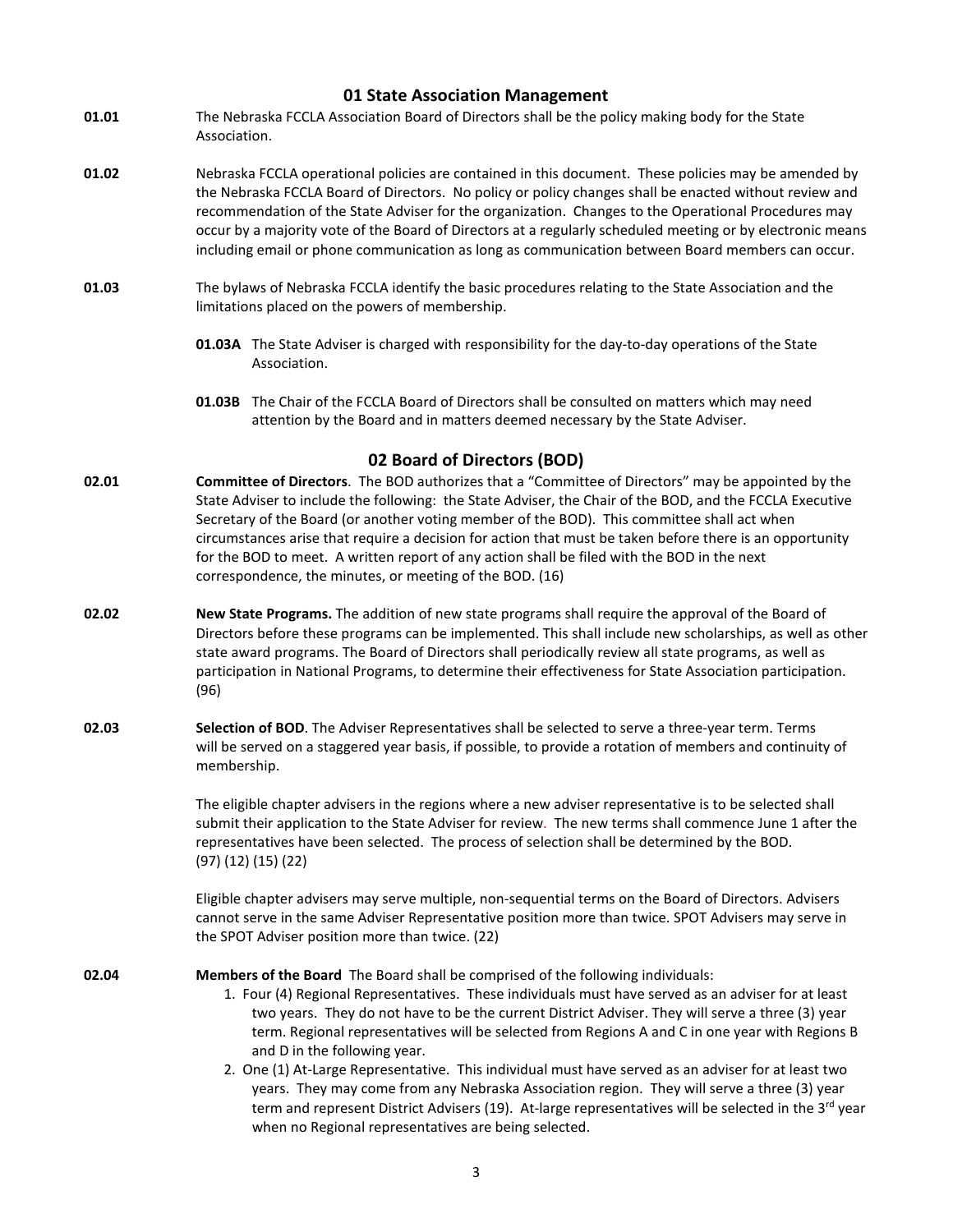- 3. One (1) representative from the Family and Consumer Sciences Teachers of Nebraska organization which will be chosen in accordance to their organization's policies and procedures.
- 4. One (1) State Peer Officer Team Adviser*,* who shall serve a three-year term, and shall be elected or appointed in accordance with policies and procedures established by the Board of Directors and the SPOT Adviser rotation schedule. (21)
- 5. Business and industry representatives from any Region within the State of Nebraska, who shall be elected or appointed in accordance with policies and procedures established by the Board of Directors. These director(s) elected or appointed in this manner shall serve a three-year term on the Board of Directors. Business and industry representatives may reflect any of the Family and Consumer Science-related career areas, which include: early childhood education, family services, counseling and mental health, financial management, nutrition and wellness, culinary arts, interior design, textiles, clothing and design. (19)
- 6. The current State FCCLA President, the current State FCCLA First Vice President and the current State FCCLA Secretary, who shall serve as non-voting ex-officio members of the Board in an advisory capacity.
- 7. The current State FCCLA Adviser/Family and Consumer Sciences Career Field Specialist, who shall serve as a non-voting ex-officio member of the Board. (16)

# **03 District Advisory Committee (DAC)**

- **03.01 Name**. The District Advisory Committee (DAC) shall be the name of the group of 12 District Advisers. The At-Large Board of Directors member who shall serve as a liaison between the DAC and the BOD regarding district policies and other related issues. (96) (12) (19)
- **03.02 Rotation of District Advisers.** New terms on the District Advisory Committee shall commence June 1 after appointments have been made. When districts choose to rotate the District Adviser responsibilities on an annual rather than biennial basis, a letter from the district shall be on file with the State Adviser requesting approval of this operational policy. A district may alter this rotational schedule when their elected District Adviser Representative to the BOD agrees to serve a two-year term on the BOD. In this situation, the District Adviser may assume all responsibilities of District Adviser for two years, or delegate the specific responsibilities for management of the District Leadership Conference and District STAR Events to another adviser within their district during the second year of their term on the BOD. (97)

# **04 State Officer Team (SOT)**

- **04.01 Authority to Approve the Newly Elected State Officer Team.** Authority shall be granted to at least two BOD members, with no candidate running for state office, or two appointed representatives, to approve the newly elected State Officer Team at State Leadership Conference. (96)
- **04.02 Meeting Conflicts**. The following shall be the policy of the Nebraska Association regarding conflicts between the summer State Officer Team training and other summer leadership programs. In the years when Nebraska Girls/Boys State, HOBY or similar events and the summer training session are scheduled on the same dates, the State Officer Team members must attend the summer training sessions or decline their state office. (97)
- **04.03 Absence From a Required Meeting** The policy regarding conflicts with a State Officer Team member that prevents them from attending any of the required meetings (i.e., SOLA, July meeting, FLW, a DLC, SLC, etc.) of their specific State Officer Team shall be:

When a State Officer chooses to participate in another activity scheduled on the same dates as one of the required meetings, that officer shall resign from their state office. The exceptions shall be: 1) when they are representing the State or National Association in a state or nationally sponsored FCCLA program (i.e., YFU Japanese Exchange Program); 2) in the event of sickness, death in the family or other family emergency, or hazardous weather. (12)

#### **04.04 State Officer Team Structure.** The State Officer Team structure shall be:

- 
- 1. President 1. President 5. Vice President of Competitive Events\*
- 2. Vice President **6.** Vice President of Development\*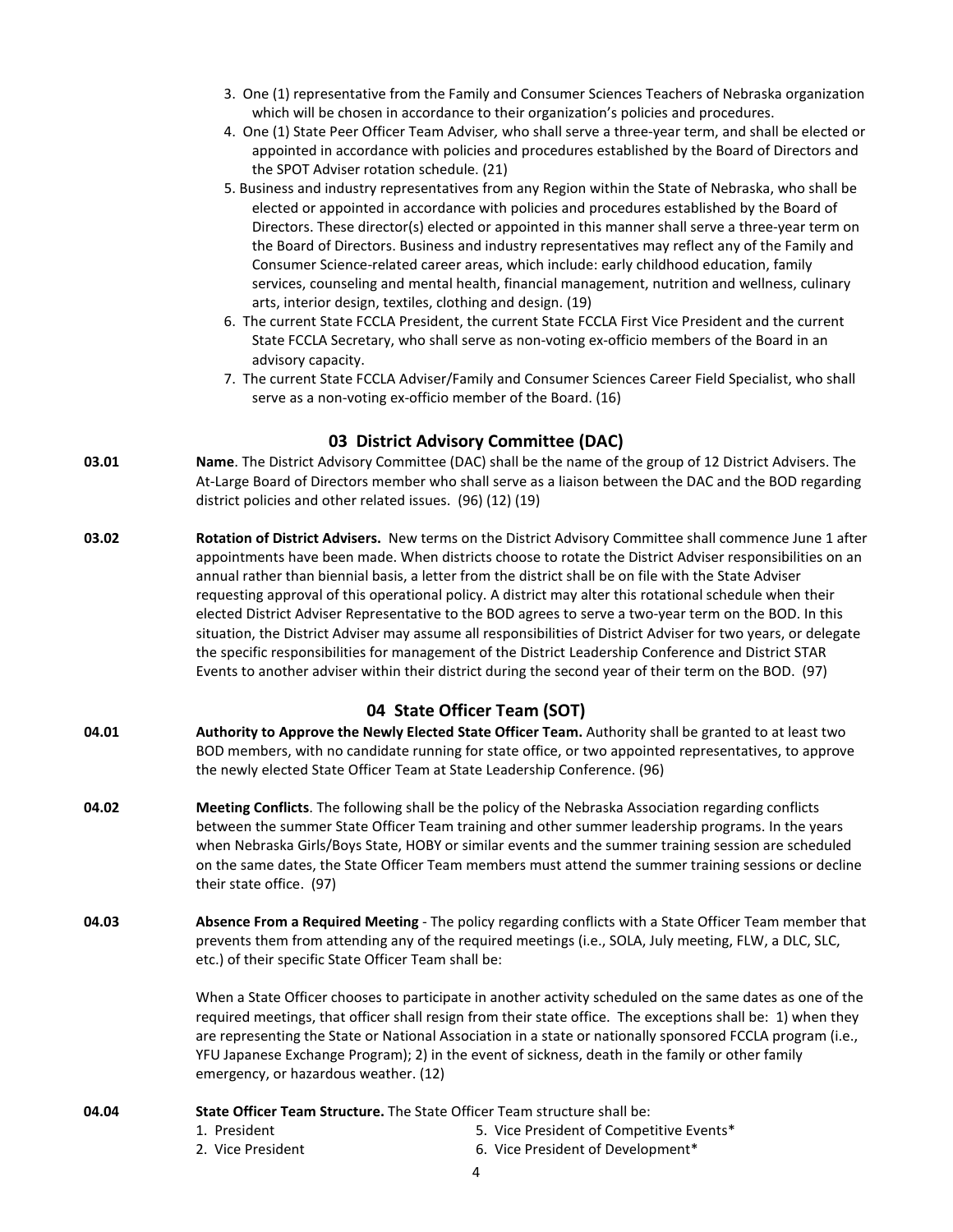- 
- 4. Vice President of Membership\* 8. Vice President of Programs\*
- 3. Secretary 7. Vice President of Public Relations\*
	-

\*These candidates will be selected at-large and follow a separate process for selection of a specific office. (14)

| 04.05 |  |  | <b>Chapter Eligibility for SOC.</b> Each active chapter can run a candidate(s) for SOT based on the |
|-------|--|--|-----------------------------------------------------------------------------------------------------|
|-------|--|--|-----------------------------------------------------------------------------------------------------|

| previous year's membership, as follows: |                                 |
|-----------------------------------------|---------------------------------|
| 1-20 members=1 candidate                | 41-60 members=3 candidates      |
| 21-40 members=2 candidates              | 61 or more members=4 candidates |

The strength of an organization depends upon its members, but the efficiency of its officers facilitates its progress. Careful thought should be given to the responsibilities of the officer before anyone is nominated for an FCCLA office, whether it is for a chapter, district, state, or national responsibility.

#### **04.06 State Level State Officer Candidate Selection Process.**

**04.06 A Application Form and Profile Sheets (10 points for the application form).** The candidate application form will be evaluated as part of the state level State Officer Candidate selection process, in advance of SOC Phase 1. The State Adviser, or designee, shall select a committee of at least five people to evaluate the written application forms of all candidates. This committee shall consist of District Advisers from at least two Regions, former State Officers, and Alumni and Associates members. The two profile sheets are to be available for scoring by the committee. When the chapter adviser is the candidate's parent/guardian, the Profile Sheet should be completed by another member of the school faculty.

#### **04.06 B Code of Conduct.**

The State Officer Candidate application forms will be evaluated separately prior to the interview. The two Profile Sheets shall be available for review but are not scored by the interview committee.

Beginning once an application is submitted to the State Office, the candidate will be subject to following the Code of Conduct which prohibits the use of drugs, alcohol and/or tobacco products and appropriate social media use. The Code of Conduct must be submitted with the application. (19)

Any student found with alcohol or drugs during their candidacy may be subject to removal by the Board of Directors and State Adviser. If such behavior occurs before their candidacy and brought to the attention of the State Adviser, appropriate action will be taken by the Board of Directors, State Adviser and local Chapter Adviser. If a member or adviser feels that a candidate has violated this policy, such violation must be reported, in writing, to the appropriate adult staff personnel such as the State Adviser or a member of the Nominating Committee. A committee will be appointed to investigate the allegation. Alleged violations must be reported prior to the close of the voting process during State Leadership Conference. If the review panel determines the candidate has violated this policy, that candidate will be disqualified from election. The decision of the review panel is final. (19)

**04.06 C Phase I-Test and Interview.** All candidates will take a test on FCCLA, to include parliamentary procedure knowledge. The test will be administered to all SOCs at the same time. (worth 25 points)

Candidates will be interviewed by a Nominating Committee of up to 20 members including a District Adviser from each region, a state officer from each region, and one Board member that will serve as the Chairperson. (worth 35 points)

Scores from the application, test, and interview will be tallied, and then at least one candidate from each region will advance to Phase II along with the other candidates regardless of their region. Up to 16 candidates will advance to Phase II.

Candidates will receive letters on the date of Phase I informing them if they advance to Phase II or not. The names of these candidates will be posted when results become available.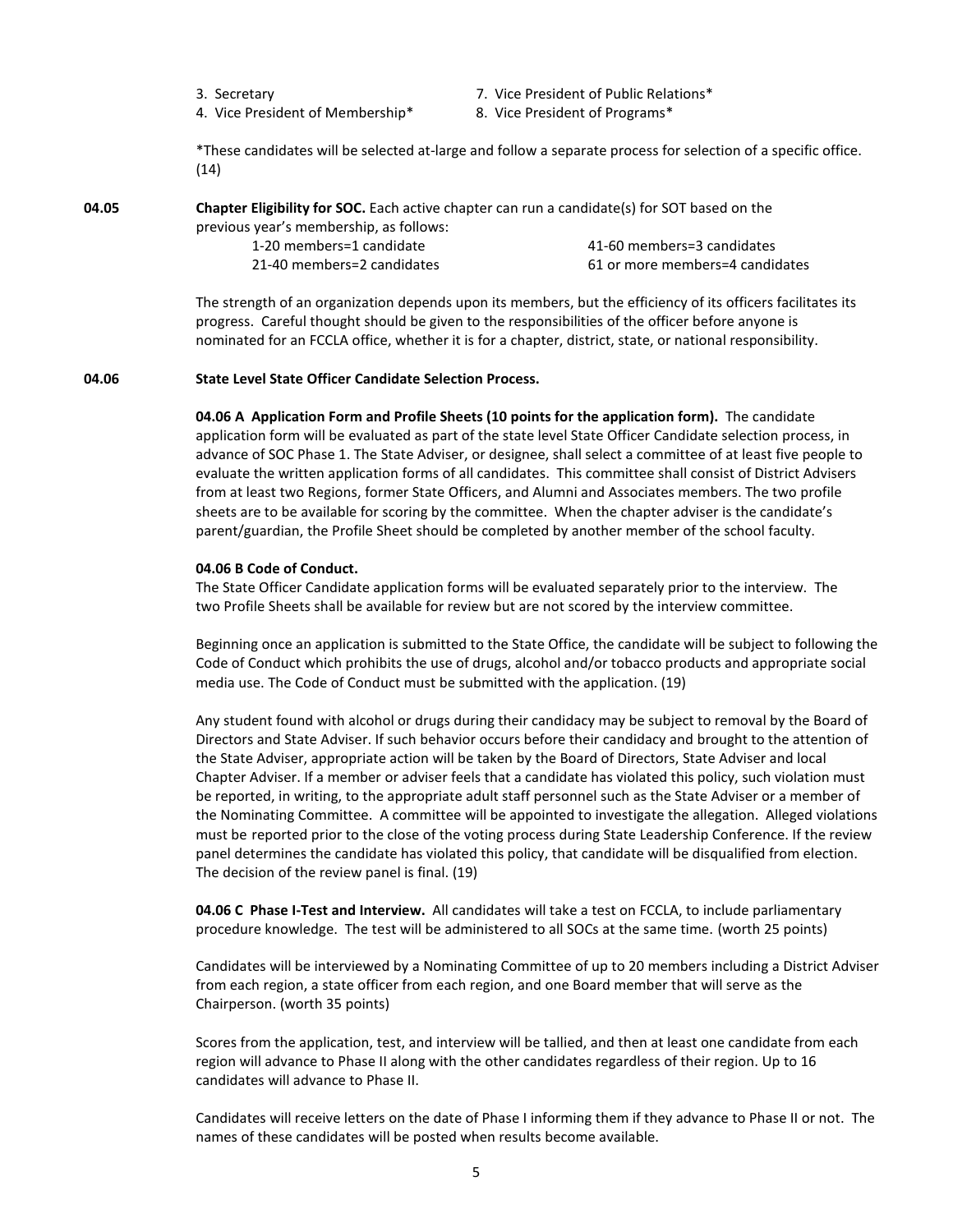**04.06 D Phase II-Voting Delegate Vote.** (worth 30 points) State Officer Candidates will be introduced to all delegates at a State Leadership Conference general session. This should take place before the voting takes place, with chapter Voting Delegates present.

Candidates will participate in a "team building experience" to demonstrate team work. The Voting Delegates and Nominating Committee will be required to attend this session. They must wear their voting delegate ribbon to sign in. This session will not be assigned points. The purpose of the event is for voting delegates to see how the candidates solve problems and work as team members.

The 16 SOCs will present a prepared speech up to three minutes in length, without visuals, discussing an FCCLA related topic given on the annual SOC application at the voting delegate session. Chapter voting delegates and the Nominating Committee are required to be present. This session may be closed to those not on the Nominating Committee or a Voting Delegate as seating will be limited. Voting Delegates must wear their ribbon to sign in to enter the session and to receive their ballot. The other SOCs will not be present for this activity.

Each of the 16 SOCs will be asked an impromptu question as part of their introduction to all delegates.

Each chapter must cast a vote for eight candidates, each vote counting as one vote. Each chapter must vote for at least one candidate from each Region. Results of Phase III shall be figured as:

| # votes for candidate $=$ X points |  | X points  |
|------------------------------------|--|-----------|
| Total votes possible               |  | 30 points |

**04.06 E Total Points.** The total points possible for any candidate shall equal 100 point

The final eight members of the State Officer Team (SOT) shall be selected based on total points earned in the process, as well as on a regional representation basis, in the following manner:

a) Select the first four officers from the top scorer in each region

b) Select the next four officers from those remaining with the highest scores, regardless of what region they represent

c) In the event that there are no candidates from a region, the next highest scoring candidate shall be selected. (19)

d) The offices of President, Vice President, and Secretary shall then be named based on candidate preference for a given office and highest score. (02) (12)

**04.06 F Tie.** In the event of a tie, the candidate with the highest combined score at the end of Phase I (application, test, and interview) will be selected. If there continues to be a tie, the scores of the individual stages of the selection process will be used. The first tie breaker score will be the interview because officers need to make a positive image on the people they meet. The second tie breaker will be the test score because officers need to be knowledgeable about FCCLA. If all the tie breakers fail to determine a winner, the Nominating Committee will be consulted.

**04.06 G Candidate Misses a Portion.** When a candidate(s) misses a portion of the selection process due to an emergency situation, such as severe weather conditions, the State Adviser, in consultation with representatives of the Board of Directors will determine the action to be taken. Candidates will be subject to a deduction of 10 points from the appropriate phase of the selection process without an acceptable excuse for a late arrival for any phase; shall become ineligible if miss a whole phase, without acceptable excuse; the person(s) in charge shall have authority to make the decision. (12)

**04.07 Campaigning Not Permitted.** Campaigning, which includes but is not limited to soliciting/asking for votes and distribution or posting of printed materials, in support of the candidate or bearing a candidate's name, including brochures and business cards, all electronic devices and all social networking sites shall not be allowed by State Officer Candidates, State Peer Officer Team candidates, or their supporters. If a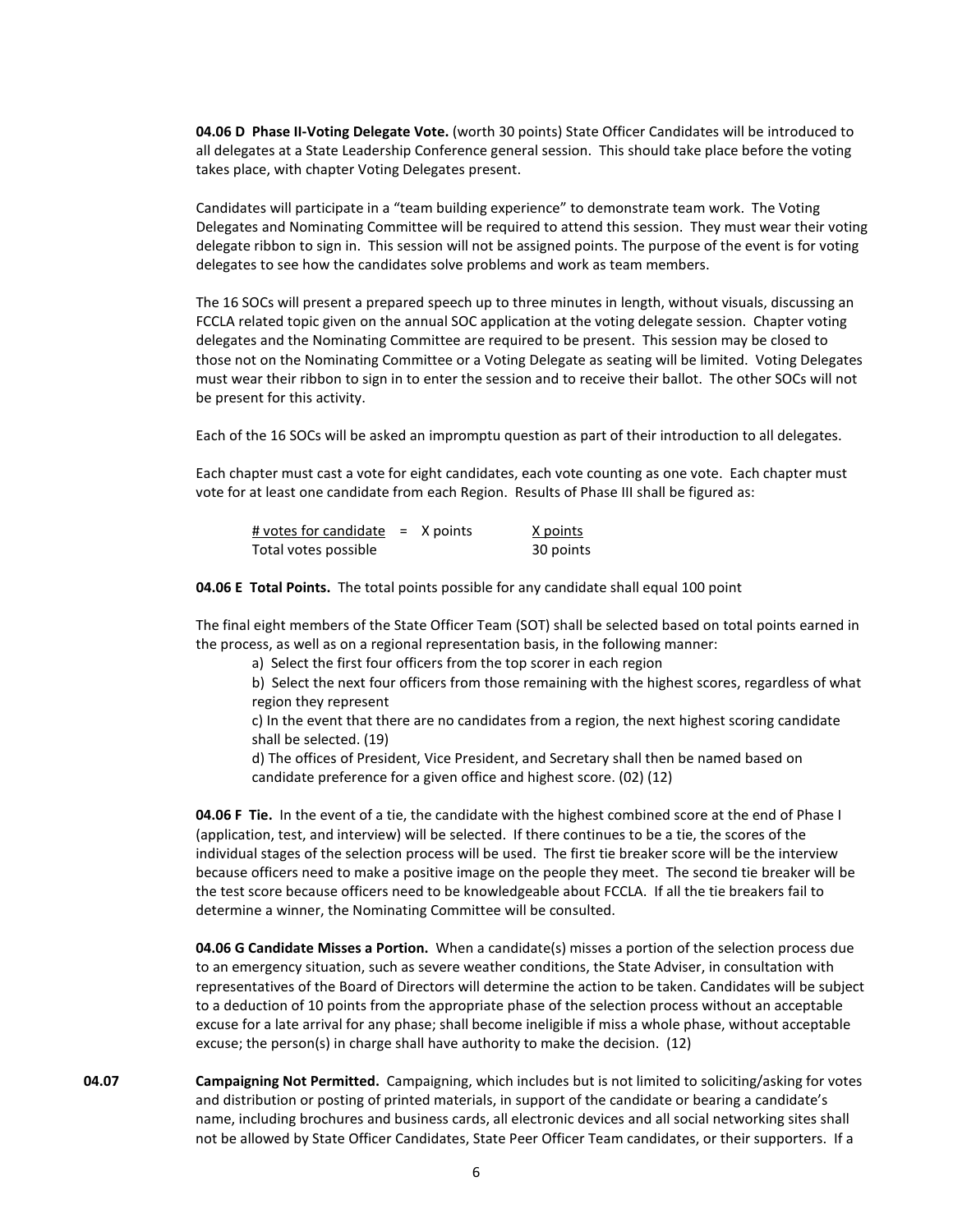member or adviser feels that a candidate has violated this policy, such violation must be reported, in writing, to the appropriate adult staff personnel such as the State Adviser or a member of the Nominating Committee. A committee will be appointed to investigate the allegation. Alleged violations must be reported prior to the close of the voting process. If the review panel determines the candidate or his/her supporters have violated this policy, that candidate will be disqualified from election. The decision of the review panel is final. Organization policy does not permit candidates to distribute or post any campaign materials or campaign in any other way prior to the election.

**04.07 A** Speeches should be written on the topic provided in the annual SOC application available by October 1. Speeches may include statements of merit to the candidate and/or their qualifications as these are disclosed in their applications. Candidates, advisers, parents, members, and/or supporters of the candidates may not talk about the candidate's qualifications with the exception of statements made by the candidate in their speech.

**04.07 B** Candidates, advisers, parents, members and/or supporters of the candidate must not request votes for the candidate.

**04.07 C** Do not pass out any paraphernalia including items such as business cards, state pins, etc. during the meeting.

**04.07 D** The State Association shall provide a guide to campaigning practices and how to avoid them on the state website.

- **04.08 Eligibility of SOT members in State STAR Events.** State Officer Team members are to be discouraged from participating in State STAR Events because of their priority responsibilities as officers of the State Association during the State Leadership Conference. (98)
- **04.09 Removal from Office.** Should a team member not fulfill the duties of their office and/or have a violation of the Nebraska Career and Technical Student Organization officer pledge, that team member may be removed from office. This decision will be made by the Board of Directors in consultation with the State Adviser. (19)
- **04.10 Moving.** Should a team member move from their chapter or district, to another affiliated chapter, they may maintain their office. If moving to a school without an affiliated chapter, the officer must seek approval from the Board of Directors. (19, 20)

# **05 National Officer Candidates (NOCs)**

**05.01 Selection Process.** National Officers shall be elected from candidate nominations from State Associations at the National Leadership Conference. In Nebraska, chapters shall recommend nominees for National Office. These candidates shall appear at the State Leadership Conference before an Interview Team of up to three representatives from the State Officer team, up the three representatives from the Board of Directors/District Advisory Committee, and up to three others representing business, the community, or education. None of the individuals on the interview team shall be from a chapter having a National Officer Candidate. The Interview Team shall select Nebraska's candidates for National Office.

**05.01 A Application.** The evaluation of the paper application shall be worth 10 points.

**05.01 B Code of Conduct.** Beginning once an application is submitted to the State Office, the candidate will be subject to following the Code of Conduct, which prohibits the use of drugs, alcohol and/or tobacco products and appropriate social media use. The Code of Conduct must be submitted with the application. (19)

Any student found in violation of the code of conduct form candidacy may be subject to removal by the Board of Directors and State Adviser. If a member or adviser feels that a candidate has violated this policy, such violation must be reported, in writing, to the appropriate adult staff personnel such as the State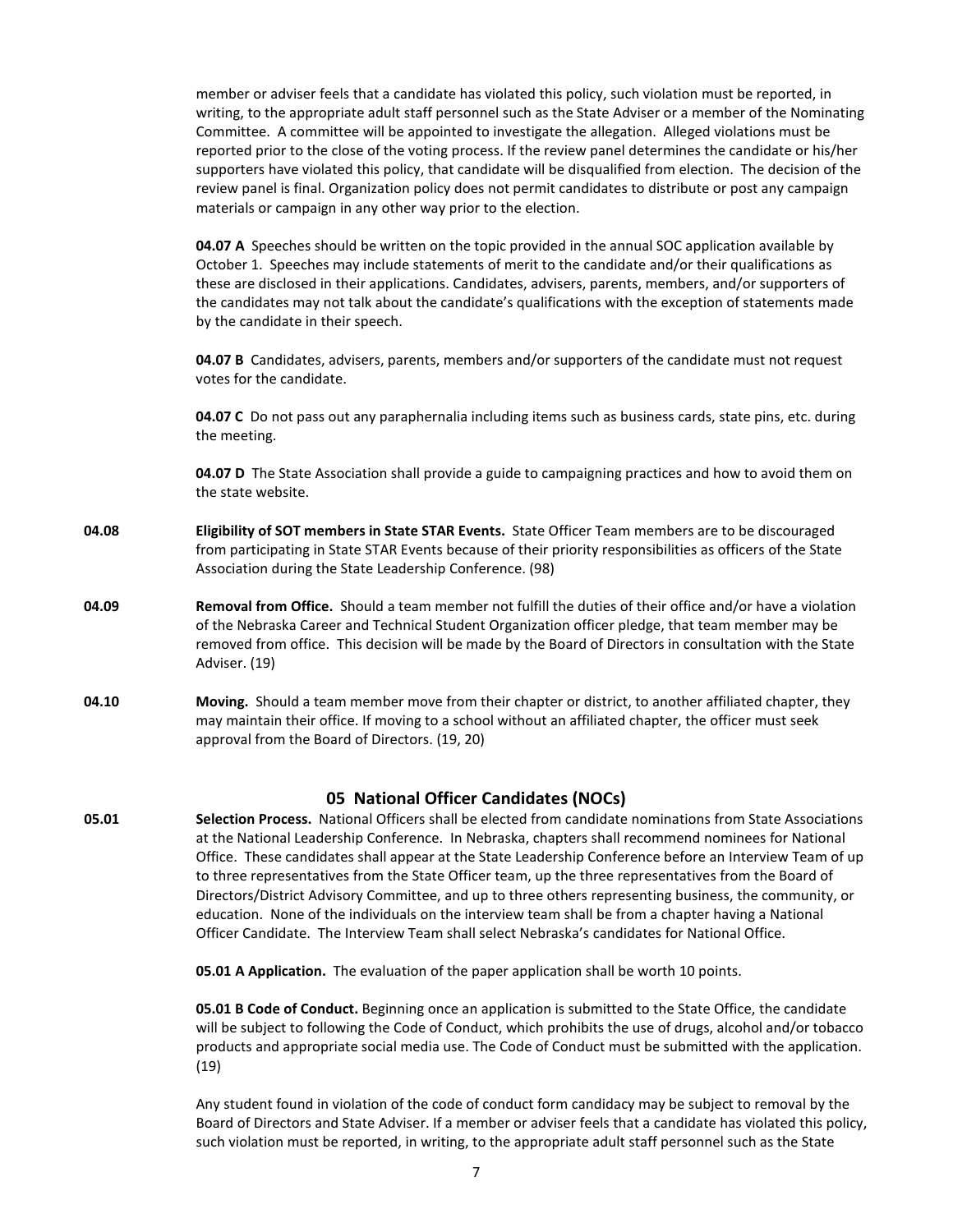Adviser or a member of the Nominating Committee. A committee will be appointed to investigate the allegation. Alleged violations must be reported prior to the close of the voting process during State Leadership Conference. If the review panel determines the candidate has violated this policy, that candidate will be disqualified from election. The decision of the review panel is final. (19)

**05.01 C Interview.** The interview with the Interview Team shall be worth 45 points.

**05.01 D Written Test.** To be taken with the State Officer Candidates, this test shall be worth 15 points.

**05.01 E Advancement.** Depending on the range of scores, three or a maximum of four candidates will advance to the final stage and present their speech at a State Leadership Conference General Session.

**05.01 F Speech at General Session.** This speech, in accordance with the national topic for the year, which is scored separately from the interview, is worth 30 points. It will be scored by three individuals as selected by the State Adviser. (21)

**05.01 G Selection**. The two candidates with the highest scores from the Interview Team will be chosen to represent Nebraska as National Officer Candidates.

- **05.02 National Officer Candidate(s) and State Officer Team.** The National Officer Candidate(s) shall not serve on the State Officer Team. If elected to a National Office, the officer will serve on the National Executive Council. A National Officer Candidate who is not elected to the National Executive Council will not serve as a State Officer. (98) (02) (12) (15)
- **05.03 National Officer Candidate(s) and State Peer Officer Team Candidate(s).** A student may apply for both a State Peer Officer Team (SPOT) and for National Officer Candidate (NOC). When this situation occurs the State Advisor shall contact the student prior to State Leadership Conference for a written statement of preference should they be selected to both positions. (01)
- **05.04 Leadership Liaison.** National Officer Candidate(s) not elected to serve on the National Executive Council will become a Leadership Liaison for Nebraska FCCLA, if they so choose. The Leadership Liaison will have the opportunity to present session(s) at the Fall Leadership Workshop and District Leadership Conferences. The Leadership Liaison will work closely with the State Adviser to determine the best way to remain an active leader for the state association. (21)

**05.04 A Former State Officers.** If there are no National Officer Candidates or the National Officer Candidate(s) is elected to the National Executive Council, former State Officers who are in grade 12 may apply for the position. (22)

No more than three Leadership Liaisons will be selected each year. (22)

# **06 State Peer Officer Teams (SPOT)**

The mission of Nebraska SPOT is to promote FCCLA National Programs utilizing leadership development, family and consumer sciences content, and critical thinking skills to educate youth using a peer education model. (15)

**06.01 Selection Process.** The selection of the SPOT members shall be based on a 100-point scale as follows:

- Application 20 points
- Written test 20 points
- Presentation 30 points
- Interview 30 points

If a candidate is late to any phase of the selection process, they are subject to a 10-point deduction unless they have an acceptable excuse. If a candidate completely misses a phase they shall be eliminated unless they have an acceptable excuse. Such decisions shall be made by the Team Advisers.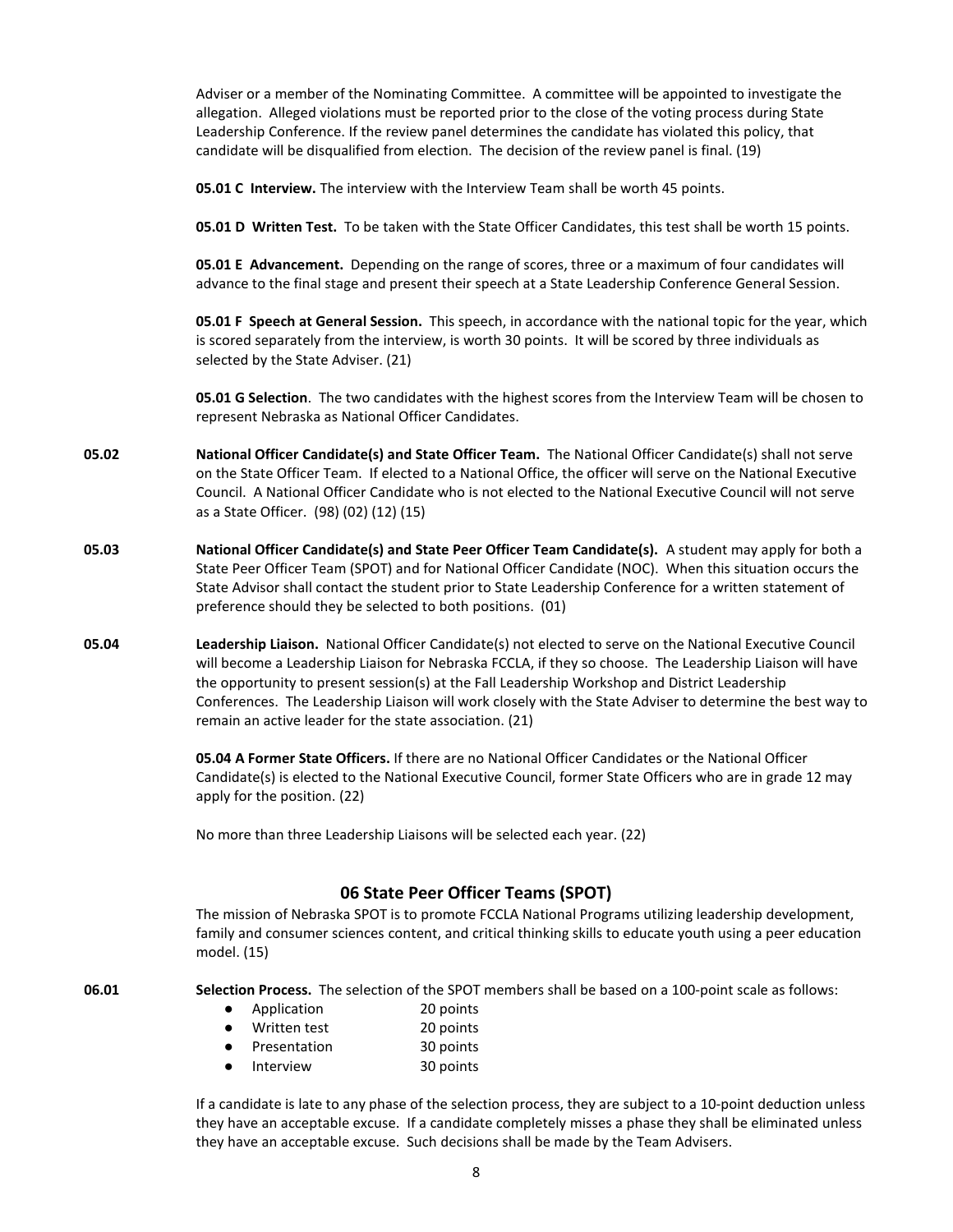The Evaluation Team shall break any tie that occurs between candidates.

**06.01 A Application.** The appropriate application, found on the FCCLA website, is to be sent to the State Adviser and must be received by December 15. Electronic or paper applications shall be accepted. (15)

A chapter may submit more than one applicant per team but only one applicant per chapter will be selected to serve on a team. More than one applicant per chapter may be among the final 12 candidates selected for interview.

Applicants must be active members in FCCLA and be a freshman, sophomore, or junior in high school at time of application. An applicant for any team shall not be a present or former member of any State Peer Officer Team. (17)

**06.01 B Code of Conduct.** Beginning once an application is submitted to the State Office, the candidate will be subject to following the Code of Conduct which prohibits the use of drugs, alcohol and/or tobacco products and appropriate social media use. The Code of Conduct must be submitted with the application. (19)

Any student found in violation of the code of conduct form candidacy may be subject to removal by the Board of Directors and State Adviser. If a member or adviser feels that a candidate has violated this policy, such violation must be reported, in writing, to the appropriate adult staff personnel such as the State Adviser or a member of the Nominating Committee. A committee will be appointed to investigate the allegation. Alleged violations must be reported prior to the close of the voting process during State Leadership Conference. If the review panel determines the candidate has violated this policy, that candidate will be disqualified from election. The decision of the review panel is final. (19)

**06.01 C Application Review and Scoring.** Upon receipt, a committee, appointed by the State Adviser, shall review the applications and narrow the list of applicants to twelve (12) for each Peer Education Team. Each set of Peer Education Team applications shall be evaluated by a team of three people, representing past or present members of the State Officer Team, State Peer Officer Teams and District Advisers, or other persons, as needed. Those serving on this team should not have any direct chapter ties with any applicant. One applicant from each region will be among the final 12 candidates selected for interview when an applicant representing each region has applied. (15)

All application forms shall then be sent to one designated Team Adviser for each team. It shall be the responsibility of the Team Adviser(s) to notify all candidates by February 1 regarding their status. The twelve finalists will move on to the next step in the selection process for the new teams. (15)

**06.01 D Written Test.** At State Leadership Conference, the applicants will take a test all at the same time based on information about FCCLA and the team for which they are applying. A study guide for the written test shall be shared with all finalist candidates prior to State Leadership Conference. (20)

**06.01 E Interview and Presentation.** At State Leadership Conference, an Interview Committee of three shall conduct personal interviews of the 12 finalists. The Interview Committee shall be appointed by the Team Adviser(s) for each team. Each applicant shall be interviewed by the committee. (15)

The Interview Committee will include members of at least two of the following groups: (15)

- One past State Peer Officer Team member: to serve in this position, there cannot be any candidates from the chapter this member was affiliated with during high school. This person may be on the interviewing team of a peer education team they were not a member of during high school.
- One Chapter Adviser: This adviser cannot have a member applying for the team being interviewed.
- One college student or alumni who was active at the state level in FCCLA or another Career and Technical Student Organization (CTSO). Again, this individual cannot evaluate any candidate from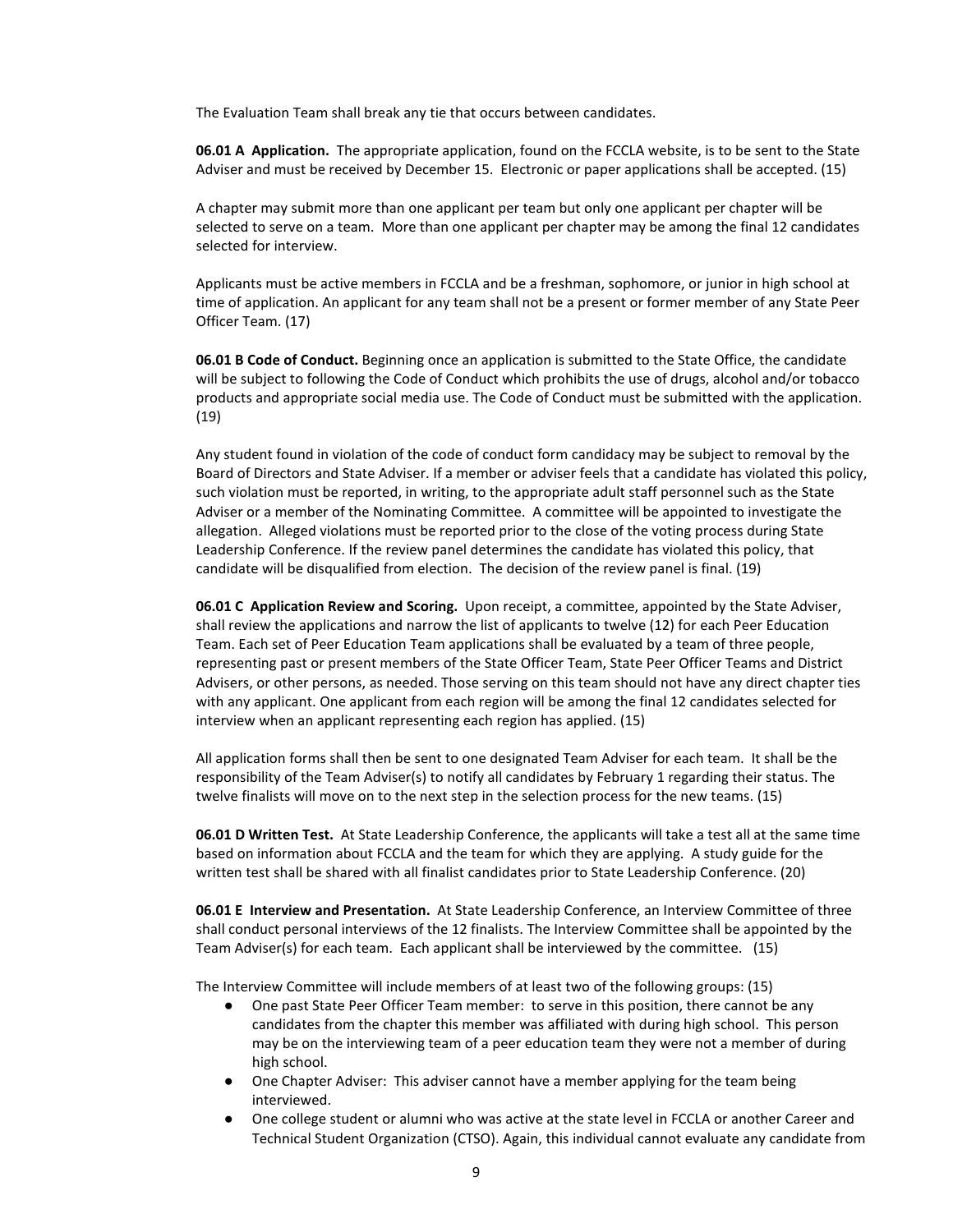their home chapter.

● One industry professional or partner who is knowledgeable of FCCLA or another Career and Technical Student Organization (CTSO). This individual cannot evaluate any candidate from their own chapter.

Each candidate will deliver a 2-3 minute presentation that directly relates to the appropriate peer education topic. Applicants are encouraged to be creative, use props, and include ideas on how workshops might be presented. Videos and handouts shall not be allowed. (12) (15)

**06.01 F Selection and Announcement.** The following office positions shall be selected and announced at State Leadership Conference based on previously stated priority of each candidate, as indicated on their application form, and total cumulative points from the established selection procedures described above. These positions shall be: Chairperson, Vice Chairperson, Secretary, Public Relations Chairperson, and Historian.

**06.01 G Campaigning not Permitted.** Pursuant to section 04.07, campaigning by any SPOT candidate will not be permitted.

**06.02 SPOT Council Selection and Announcement Process.** The SPOT Council shall include one representative from each team, to assume joint team responsibilities and serve as a communication network. The selection of a SPOT Council Coordinator, Vice-Coordinator, and Secretary shall be based on the highest cumulative point total of their four-part selection process (application, presentation, interview, and test). Team advisers will meet to compare the top scores and determine positions. The person with the top score shall be named to the Coordinator position, second highest score will be Vice Coordinator, and third highest score will become the Secretary. (06)

**06.02 A Responsibilities**. Responsibilities for each office shall include: (15)

**SPOT Council Coordinator:** facilitate planning and preside over the joint SPOT meetings, submit copies of all correspondence to Lead Adviser and serve as a liaison between the teams and Lead Adviser. **SPOT Council Vice Coordinator:** send thank you letters, coordinate submission of articles to *Red Leader* promoting SPOT programs/activities by deadlines.

**SPOT Council Secretary:** record minutes, send minutes to SPOT members, team advisers, and State Adviser.

All SPOT Council leaders will coordinate and present the SPOT Presentation at the Peer Education Conference and State Leadership Conference. (17)

# **06.03 State Peer Officer Team Officers Positions and Responsibilities.**

**06.03 A Officers.** The following positions with their respective responsibilities will be assigned to each team. (15)

**Chairperson:** conducts team meetings, may introduce other team members and speak for the team at statewide meetings; review 5th of the Month and Report Back Forms as well as making sure team members have completed their duties.

**Vice-Chairperson:** carries out the duties of the chairperson if the chairperson is absent, puts together a display of the State Peer Education team programs/teams for the Peer Education Conference, State Leadership Conference, and other events; promotes team specific week and/or month activities and recognition opportunities; corresponds with speakers from Peer Education Conference.

**Secretary:** Take minutes at all meetings and work with Overall Secretary to compile one document; post to social media at least once a month

**Public Relations Director:** creates special edition of *Red Leader* (coordinate these efforts with the SPOT Vice Coordinator), writes press release for Peer Education Conference with other team Public Relations Directors; and introduces speakers at Peer Education Conference. (17)

**Historian**: collects pictures of the team activities throughout the year for a slideshow at Peer Education Conference and on social media; contributes pictures and info for State Year in Review book.

**06.03 B Responsibilities.** Each member of the team shall complete the following tasks: (15)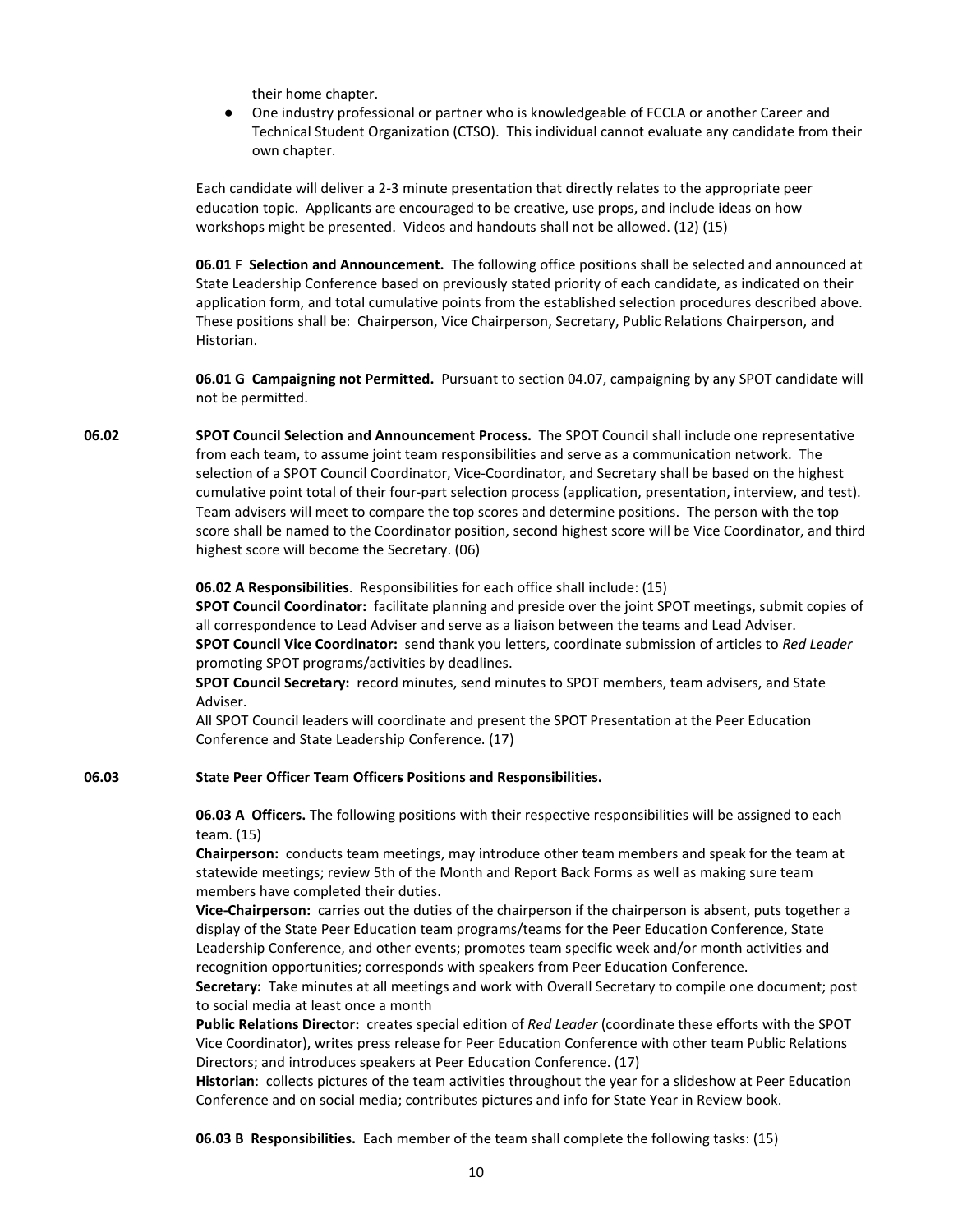- Prepare active and interesting presentations/suitable for District Leadership Conference and chapter meetings, promoting teams and programs
- Contact all chapters in assigned districts offering assistance
- Contact District Advisers in assigned districts to set up sessions at District Leadership Conferences
- Assist other SPOT in planning/conducting the Peer Education Conference
- MUST attend the June meeting, Fall Planning Meeting (September), Fall Leadership Workshop (September), Peer Education Conference (February) and the State Leadership Conference (April).
- Team members are encouraged to attend the National Leadership Conference and National Fall Conference, but participation is not mandatory.
- Carry out all assigned responsibilities in a timely manner
- Purchase an official uniform to be established by the Team Adviser(s) for the teams.
- Shall represent FCCLA District(s) as assigned during their term of office.
- Complete and submit 5<sup>th</sup> of the Month report to Lead Advisers July-March of their office year.
- Provide all outreach information through form submitted to the Secretary after each event.

**06.03 C Missing a Required Meeting.** When a State Peer Officer Team member chooses to participate in another activity scheduled on the same dates as one of the required meetings, that officer shall resign from their state position unless their absence has been approved by the Team Adviser(s).

The exceptions shall be: 1) when they are representing the State or National Association in a state or nationally sponsored FCCLA program (i.e., YFU Japanese Exchange Program); 2) in the event of sickness or death in the family or other family emergency, hazardous weather, or prior written consent of the Team Adviser(s).

In the years when Nebraska Girls/Boys State, HOBY, or similar events and the summer training session are scheduled on the same dates, the SPOT members must attend the summer training session or decline the SPOT position.

**06.03 D Moving.** Should a team member move from their chapter or district, but move to another affiliated chapter, they may maintain their office. If not, they must resign their position.

**06.03 E Removal from Office.** Should a team member not fulfill the duties of their office and/or have a violation of the Nebraska Career and Technical Student Organization officer pledge, that team member may be removed from office. This decision will be made by the Team Advisers in consultation with the State Adviser. (15)

**06.04 SPOT Team Advisers, Lead Adviser, and BOD Representative.** A maximum of six persons shall serve in adult leadership positions for the State Peer Officer Teams (SPOT) in any year. Terms shall be served on a staggered basis, established by the BOD, to provide a rotation of members and continuity of membership. When a chapter adviser cannot be found to serve in a Team Adviser position, a person outside of FCS education, including an appropriate person from the business community, may serve in this responsibility.

> Each SPOT Team shall be facilitated by up to two Team Advisers. Among these Team Advisers representing all SPOT, an overall Lead Adviser shall be named to coordinate communications and responsibilities, including serving as the liaison with the State Adviser. The Lead Adviser shall serve a term of two years. It is recommended that the Lead Adviser position be filled by someone who has two years of experience as a Team Adviser.

A State Peer Education Team Adviser, other than the Lead Adviser, shall be named to serve a two-year term on the Board of Directors (BOD). The Team Advisers shall nominate the Lead Adviser and BOD Representative for approval by the BOD.

**06.04 A Team Adviser Selection Process.** Nebraska FCCLA Chapter advisers will be notified when a vacancy occurs. Interested chapter advisers must submit an application to the State Adviser including two letters of recommendation and administrative approval. A team consisting of one Peer Team Adviser, and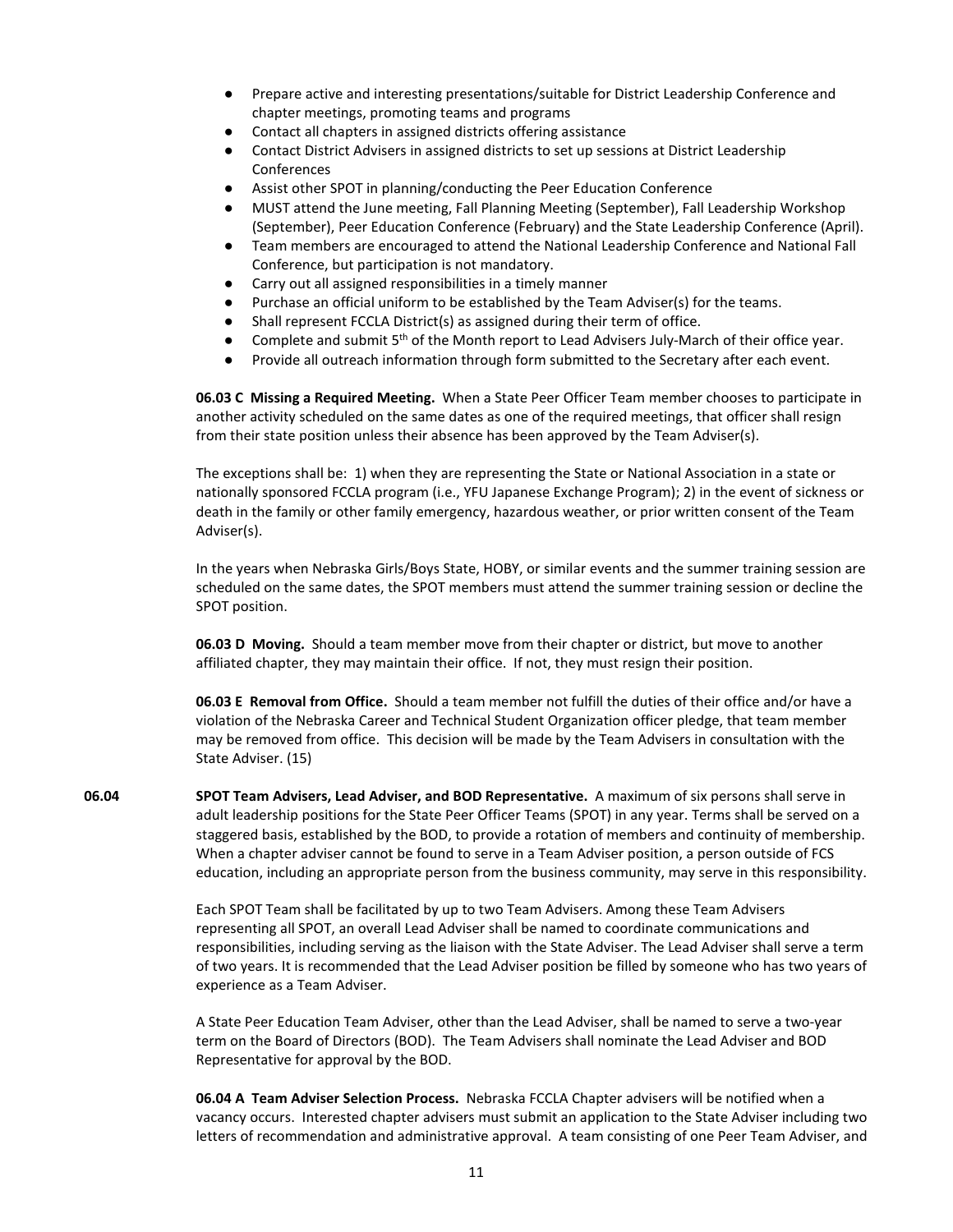three people with experience working with youth, chosen by the State Adviser, will review the applications and make recommendations to the State Adviser.

**06.04 B Team Adviser Responsibilities.** The Team Adviser responsibilities shall include:

- Ensure that activities of the SPOT reflect youth centered leadership
- Facilitate the selection process at the State Leadership Conference, including related correspondence to current team and prospective team applicants, process application forms and schedule interviews, tests and selection of interview team, and send copies of all correspondence to the State Adviser. The State Association assists with the initial screening of applications and arranges room needs for the state selection process.
- Submit all evaluation data and materials to the State Adviser for distribution to SPOT candidates after the State Leadership Conference.
- Facilitate process of selecting winners of Peer Education scholarships and outstanding state Peer Education projects, including arranging evaluators. This includes reviewing scholarship recipients, checking that a single individual does not receive more than one of these scholarships unless circumstances indicate this would be the best choice, and that recipient meets all eligibility requirements.
- Train newly elected team, which includes a session at State Leadership Conference where new team members receive information on NLC, uniform orders, and information on June team training meeting
- If in attendance, support any activities of team members attending National Leadership Conference with assistance from the State Adviser.
- Participate in fall meeting, held jointly with all peer education teams and the FCCLA State Officer Team, and assist in the planning for/training SPOT leaders at this meeting
- Work with local advisers of team members to help them serve as effective resource people for their team members. *If an adviser is absent then another adult should accompany the student member.* It is the students' responsibility to communicate with his/her adviser and give them a copy of the minutes of meetings.
- May be responsible for providing transportation of some team members to some activities, depending on location and local teaching responsibilities
- Coordinate with all the other Team Advisers and officer teams for the annual Peer Education Conference and other related meetings.
- Serve two-year term on the State Association Board of Directors according to the established schedule.
- If the Team Adviser is the BOD Representative, then they are responsible for the mailing of congratulations/regret letters and study guides to applicants.
- Submitting all team information and winners of awards and scholarships to the State Adviser by March 1.
- Mail all State Association drafted correspondence to SPOT candidates by established deadlines.
- One Team Adviser is to facilitate each meeting. To "facilitate" means to develop and send an agenda and other information one month prior to the meeting to all SPOT members, their local advisers, Team Advisers, and the State Adviser. (98) (00)

**06.04 C Lead Adviser Responsibilities.** In addition to role as SPOT Adviser, the Lead Adviser shall have additional responsibilities as listed below: (15)

- Serve as point-of-contact for State Adviser on day-to-day operations and basic pieces of business
- Coordinate facilities for the Peer Education Conference

**06.05 State Association Management of the SPOT Program.** The following components shall be managed by the State Association and/or State Adviser

> **06.05 A Test Bank.** A test bank of questions will be developed by each team and kept on file with the State Adviser. The questions shall come from the specific team handbook as well as some general questions about FCCLA. Sample general FCCLA questions will be included in the study guide. The State Adviser, or designee, will develop a test for each team from the test bank. Each team will be responsible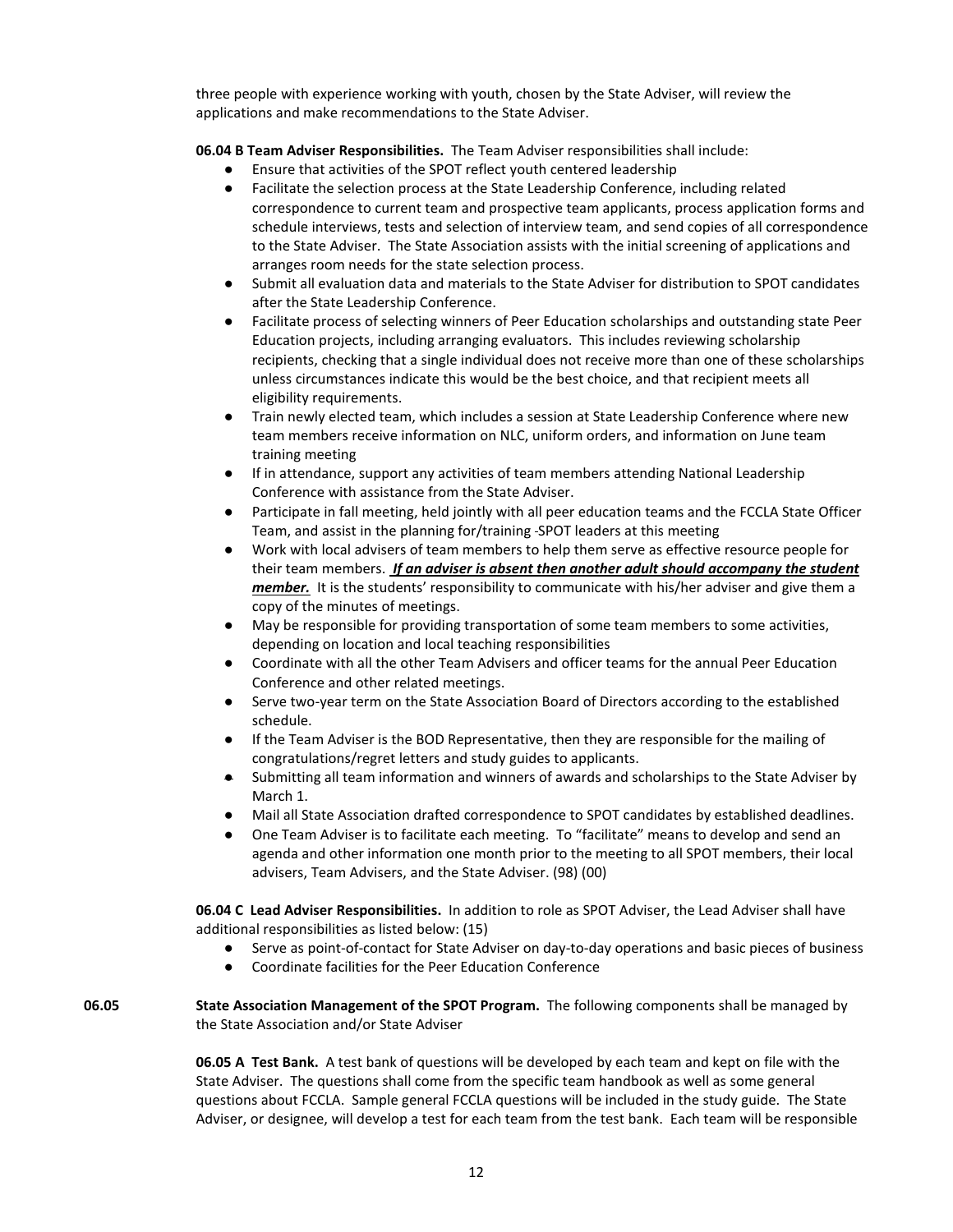for regularly updating their test bank, including validating the quality of the questions submitted for the test.

**06.05 B Evaluation of Team Advisers.** There shall be an annual Performance Evaluation of each SPOT Team Adviser, to be conducted after State Leadership Conference. The evaluation form shall be sent to each SPOT member and returned to the State Adviser. Responses shall be reviewed by the BOD and shared with the Team Advisers.

#### **06.05 C Financial Support and Management.**

SPOT funds shall be used to support the involvement of the Team Advisers. In addition, up to \$175 from SPOT funds shall be available each year to each Team Adviser, to be used for expenses incurred in fulfilling responsibilities of the Team Adviser. These funds can be used to cover substitute teacher fees, the teacher time at \$10/hour, or other appropriate expenses of the position. (15)

**06.06 SPOT Scholarship.** A scholarship of up to \$300 given by the State Peer Officer Team shall be awarded.

**06.06 A Scholarship Selection.** Members of the selection team for any SPOT scholarship shall not be from a chapter having an applicant for the scholarship. (16) The scholarship shall be awarded at the annual Peer Education Conference. (16)

**06.07 SPOT National Program Focus.** To provide expansion of focus and opportunities the SPOT team shall represent all National Programs with peer education as a teaching model. The SPOT shall be divided into three teams and team shall be assigned 2 National Programs as defined below. In addition, the focus of each team shall change following the rotation listed below:

|                                               | Family Leader Team    | Career Leader Team       | <b>Community Leader</b> |
|-----------------------------------------------|-----------------------|--------------------------|-------------------------|
|                                               |                       |                          | Team                    |
| School years beginning<br>with an even number | Stand Up              | <b>Career Connection</b> | <b>FACTS</b>            |
| School years beginning<br>with an odd number  | <b>Families First</b> | <b>Financial Fitness</b> | Student Body            |

When applying for a SPOT position, students should consider their interests and experience with the teams that will be available, should they be selected. (15)

# **07 STAR Events Program**

- **07.01 District STAR Coordinators**. At an annual meeting of the District STAR Coordinators, a State STAR Advisory Committee shall be selected for the purpose of resolving issues that may arise in the District and State level programs/events. The State STAR Advisory Committee may provide guidance regarding the health, safety and weather concerns within a District. A new committee shall be selected each year, with one member being selected per region. The current year coordinators shall select this committee.
- **07.02 STAR Event Personnel.** To assist with the operation of the State STAR Event competition, it takes the efforts of many individuals. Each District and Chapter must contribute individuals to make STAR Events successful. Each District must identify and volunteer at least 2-3 individuals to serve as Lead Consultants for STAR Events each year. Districts may select these individuals using their own methods however the current STAR Coordinator for the District must be one of the volunteers.

Many evaluators are needed for the State STAR Event competition as well. Each chapter is required to contribute evaluators based on the number of events they have entered. The following scale will be used:

| Number of Events | <b>Number of Evaluators Required</b> | <b>Number of Helpers/Timers</b> |  |
|------------------|--------------------------------------|---------------------------------|--|
|                  |                                      | Reauired                        |  |
| 2-6.             |                                      |                                 |  |
| $7 - 11$         |                                      |                                 |  |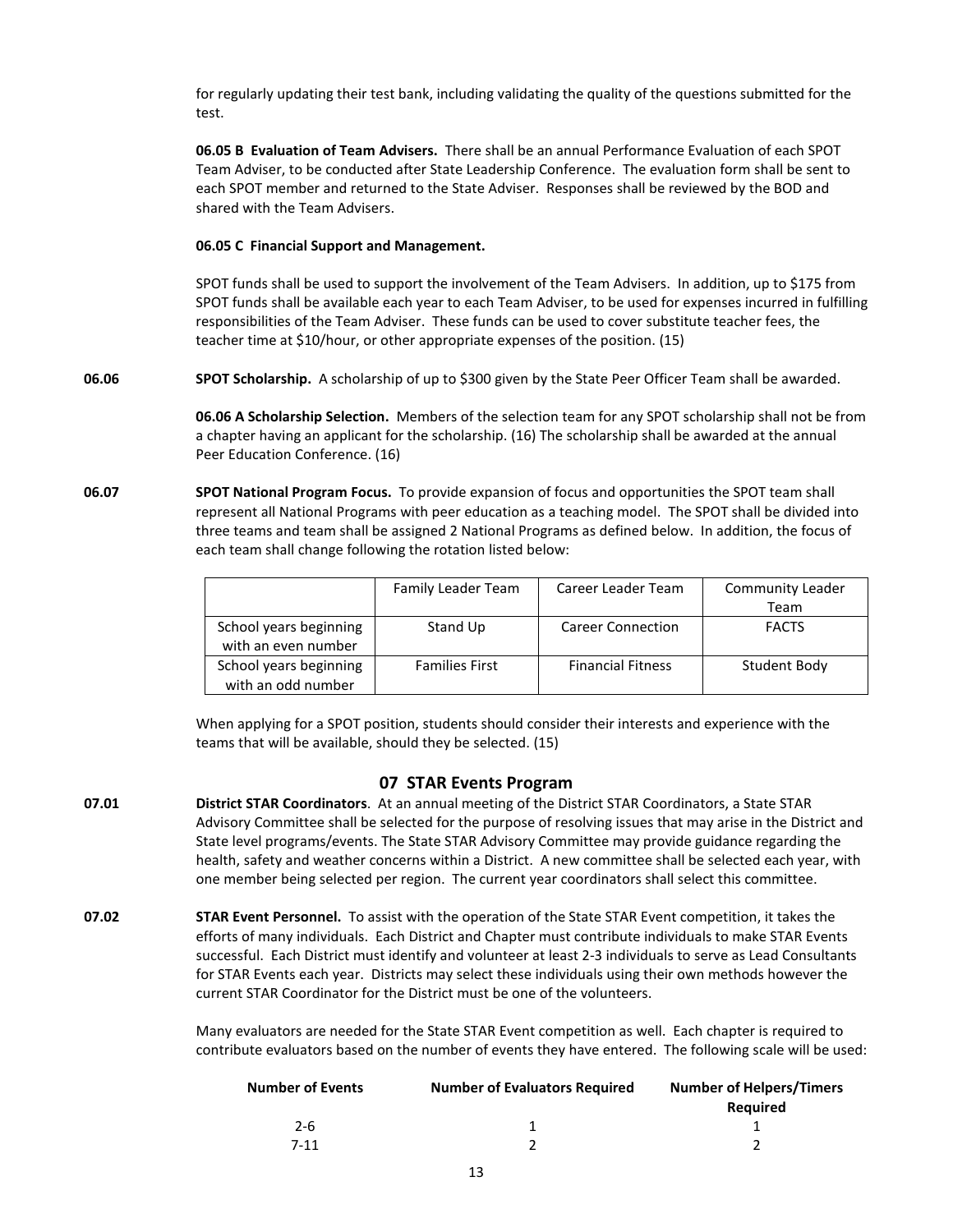$12+$  3 3

This scale may be adjusted by the State Adviser and need requires.

These individuals do not have to register to attend the entire State Leadership Conference, however, if they choose to attend any events other than their assigned STAR Event they must register for the conference. They will receive a discounted registration cost. If the evaluators are not needed, they may be utilized to lead FCCLA Serves or tour opportunities.

**07.03 STAR Events Event Adoption Process.** As changes occur both in the needs of Nebraska STAR Events and the adoption and elimination of STAR Events by the National FCCLA Association, the following procedure must be followed to adopt or eliminate a STAR Event.

> STAR Coordinators must agree by majority vote on the adoption or elimination of a STAR Event. Their recommendation will then be forwarded to the Board of Directors which will give the final approval and implementation date for the event.

- **07.04 State STAR Events Qualification.** To qualify for the State Level STAR Events Competition, the participants must place as one of the top two competitors and receive a silver placing or higher on their project at the district level. If only one competitor receives a silver at the district level, then they will be the only competitor in their category to advance to State STAR Events Competition from their district. (17)
- **07.05 STAR Events Substitution Policy.** In the event that substitutions/changes need to occur within a STAR Event prior, during, or after competition, the following guidelines must be followed. Deviation from these guidelines at any time will result in the disqualification of the individual or team.

At any point, if an individual who is competing as part of a group drops out for any reason, the team can compete without that group member. If the team advances to the next level, the individual who dropped may join back into the competition at that next level. The decision to allow that dropped individual to compete again is up to the discretion of the local chapter adviser. With the exception of Parliamentary Procedure and Culinary Arts events, only members whose names appear on the original registration can compete at the next level.

In Parliamentary Procedure and Culinary Arts, if a member(s) drops, another member from that chapter may take their place without their name appearing on the original registration form. Teams may only replace the same number of names as those that dropped from the original registration information.

If the event is an individual event or it is an individual competing in a team event, absolutely no substitutions can take place at any time or at any competition level.

If an individual or team drops out of an event, the next top finisher may be eligible if their scoring meets the minimum. (17)

#### **07.06 STAR Events Scoring and Awards.** The Nebraska Association will follow all scoring levels, guidelines, and rubrics provided by National FCCLA with the following exceptions:

- Nebraska STAR Events
- To receive a medal, students must score a minimum of 50 points

Advancement from the District level to the State level of competition is based on the District's policies. Advancement from the State level to the National level of competition is only permitted when the entry scores a Silver (70.00) or above), and is one of the top two scoring entries in the competition or is replacing one of those entries due to that entry being unable to attend the National Conference. The Nebraska Association will send two entries from Level I, Level II, Level III following the guidelines determined by the National association. (19)

# **08 District Organization and Policies**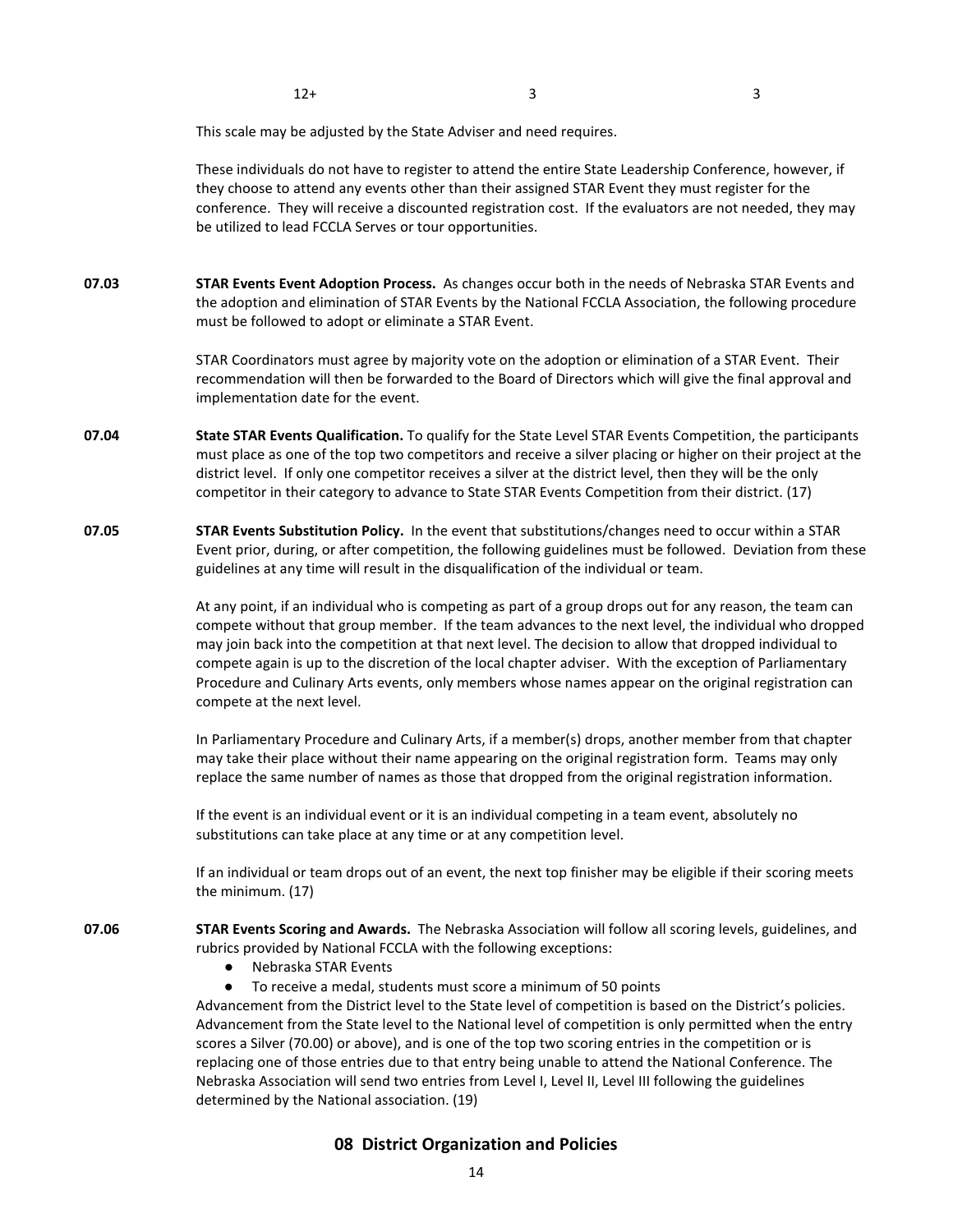- **08.01 District Bylaws**. District Bylaws shall be consistent with other districts, as well as the State and National Bylaws. Where appropriate, they shall also allow for flexibility to meet specific needs and differences in the districts. Each district shall periodically review/revise their District Bylaws and submit a copy to the BOD for review. Recommendations will be made regarding consistency and flexibility, as needed, at the district level. (97)
- **08.02 District Policies Handbooks.** Districts are to prepare a policy document that provides a copy, in writing, of the district policies. Setting policies should always include student member participation in the decision making procedures. A current copy of District Bylaws and Policy Statements shall be on file with the State Adviser. (97)
- **08.03 Resolving Emergency Situations.** The District Association shall have the authority to determine action to be taken when emergency situations arise. A minimum of three persons, including students and adults each representing different chapters and not related to the situation, shall decide what action should be taken. (97)
- **08.04 Chapter Balance in Districts.** To support the plan to achieve a better balance among districts, the Board of Directors may designate the specific district that some new chapters will join. Once every five (5) years the district structure shall be reviewed by the BOD. (00)
- **08.05 Chapter Transfer and District Funds.** Chapters moving from one district to another through redistricting, school reorganization, or other circumstances shall have a portion of district funds travel with the chapter based on remaining funds at the end of the fiscal year. Funds transferred will be proportionate to the number of members transferring in relation to total district membership. (02)

# **08.06 Redistricting**. The following outlines how a school can request to move to a new district.

- 1. The school wanting to redistrict must apply for redistricting by January 1 of the current school year for the redistricting to take effect for the upcoming school year.
- 2. The redistricting application will be considered by the board and will either be approved or denied by the Board.
	- a. If the board approves the school's redistricting application, the Board will then propose the addition of the school wanting to redistrict to the potential new district.
	- b. The potential new district will have the opportunity to accept or deny. If no action is taken by the potential new district within 2 weeks of being notified by the Board, the school applying to redistrict will automatically be allowed to enter the new district.
- 3. The school applying to redistrict will be informed when their application is approved or denied but will not be informed where in the process (Board or potential district) the application was approved or denied.
- 4. The new district assignment goes into effect for the upcoming school year.

The Board reserves the right to redistrict the state based on the best interest of the organization. When this occurs, the schools and districts impacted will be notified by March 1 of the current school year for the redistricting to take effect for the upcoming school year.

# **09 National Leadership Conference**

**09.01 Adviser Participation**. Advisers are reminded that the National Association of Secondary School Principals requires adult chaperones for students attending NASSP-sponsored conferences. The Nebraska Career Student Organizations endorse this policy. When a local adviser or parent cannot attend an out of school FCCLA Leadership Meeting to chaperone a student(s) from the local school, the school district will need to identify an adult to be responsible for the student(s). This may be an adviser from another school district, a parent or other designated adult who will be in attendance at the event. An "Authorization Form for Independent Delegates" must be submitted and on file with the State Adviser during this meeting. Whenever three or more students from one chapter participate, the adviser or other authorized adult, must attend and sponsor the students.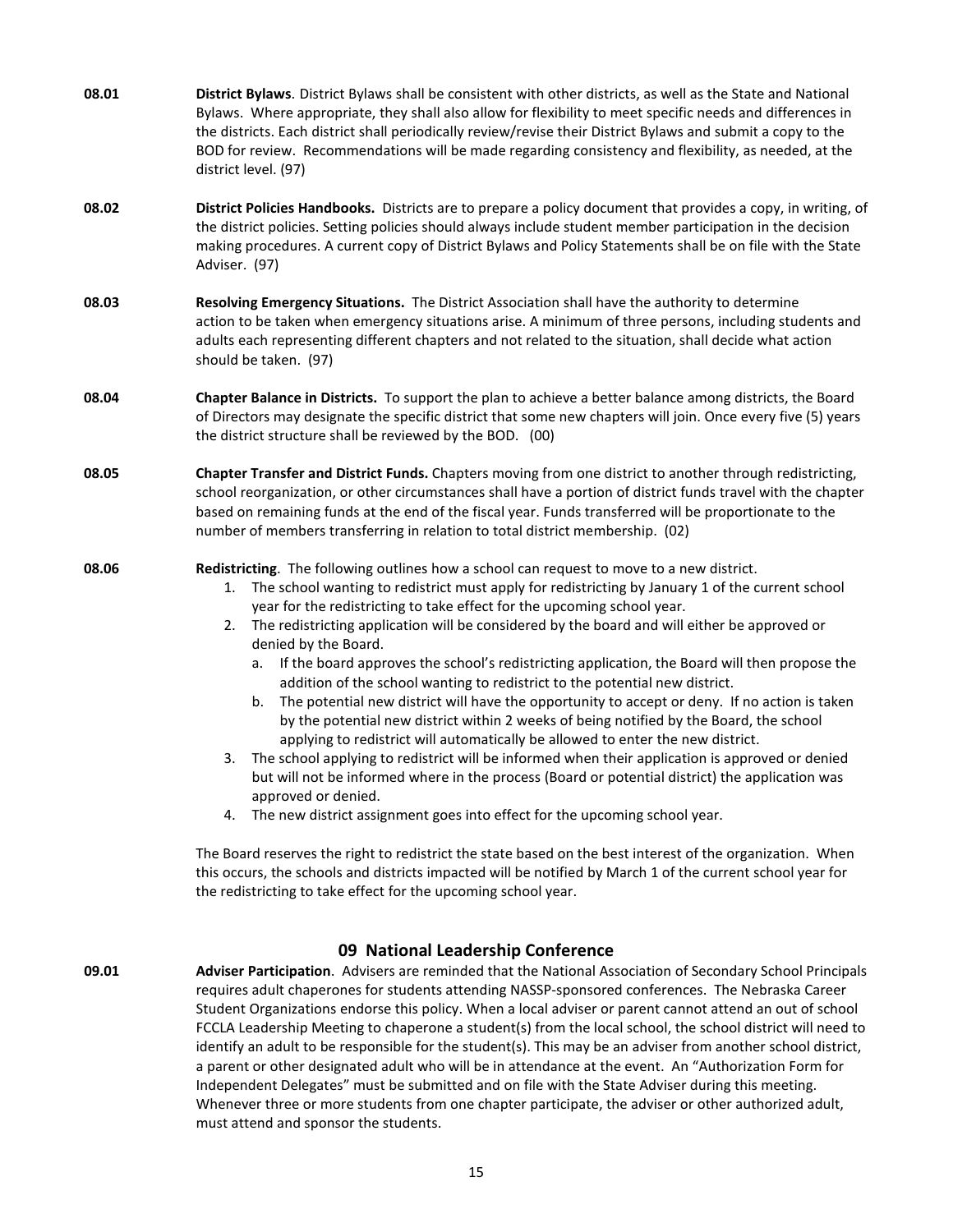**09.02 Reimbursement Policy.** The following reimbursement amounts shall be in place

- SOT-\$125
- NOC-\$150

Adviser refunds will be eliminated except those who have added responsibilities, as identified by the State Adviser upon approval of the BOD. (06) This payment will be sent once an invoice from the delegate is received by the state office. (14)

**09.02 A Final Distribution.** Final decision on the distribution of reimbursable funds shall be left to the discretion of the State Adviser in consultation with other members of the Board of Directors. SOT/NOC delegates shall not receive less than other delegates.

Funds to be reimbursed to delegates shall be paid after returning from National Leadership Conference. Delegates, adult and student (including STAR participants), shall become ineligible for all or a portion of any funds if they choose not to attend official NLC sessions/activities unless excused by the State Adviser or designee. Final action shall be left to the State Adviser. Delegates are discouraged from taking separate tours, shopping trips or participating in similar activities. (01)

# **10 Miscellaneous Policies**

- **10.01 Voting Policies for Classroom Chapters.** To determine the number of votes of classroom integrated junior/middle level chapters who are part of the national affiliation program, the following formula shall be used. If the class meets for nine weeks (25% of the school year), the total chapter membership shall be divided by four to determine the number of votes that chapter shall have for district/state business. (96)
- **10.02 Middle Level Dues Affiliation.** When this option is available to chapters at the eighth grade and below, and when chapters choose this option, the state chapter dues shall be determined by the Board of Directors. (98)
- **10.03 Student Eligibility upon Early Graduation.** In the event of early graduation of a member, a student may participate in a State Association activity if they become eligible for that event prior to high school graduation, and the local school district agrees to support their participation in that event. Such support shall be in writing on school letterhead stationery, with signatures of an administrator, the chapter adviser and a parent/guardian of the member.
- **10.04 IRS Form 990 Inquiries.** The statement that follows is recommended by National FCCLA legal counsel as a response to inquiries when chapter advisers or school principals receive a communication from the IRS concerning the 990 form.

*"We are a chapter component of the Nebraska State Association of Family, Career and Community Leaders of America, which is itself a subordinate unit of Family, Career and Community Leaders of America, Inc. and is exempt under a group ruling: 53 017 8290 - - 1472. Our income is not in excess of \$25,000 and there is, therefore, no necessity for filing a separate 990 form."*

The appropriate section of the 990 form should be completed and returned with the preceding statement typed on school letterhead. The statement should be signed by the school principal and chapter adviser.

Chapters that want to be included in the FCCLA group tax exemption must obtain an Employer Identification Number (EIN) through the Internal Revenue Service. Please complete form SS-4 that can be obtained from your local IRS office. Copies of the EIN should be forwarded to national headquarters along with a request that the chapter be included under the FCCLA group exemption.

**10.05 Sexual Harassment Policy.** The Family, Career and Community Leaders of America (FCCLA) oppose sexual harassment of any kind. Sexual harassment of students is a real and serious problem in education at all levels. It can affect any student, regardless of sex, race, or age. Sexual harassment can threaten a student's physical or emotional well-being, influence how well a student does in school, and make it difficult for a student to achieve his or her career goals. Moreover, sexual harassment is illegal – Title IX of the Education Amendments of 1972 prohibits sex discrimination, including sexual harassment.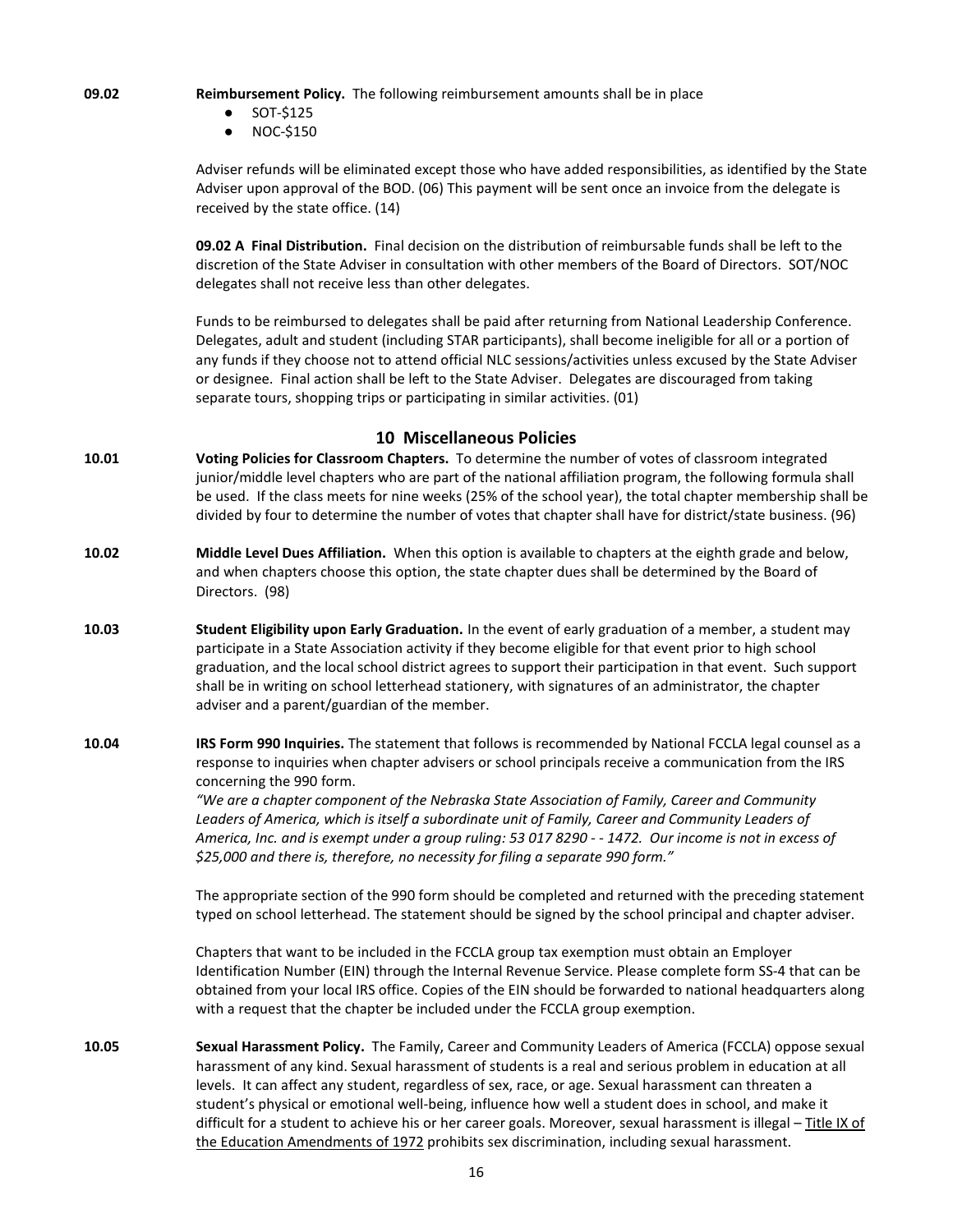Title IX protects students from unlawful sexual harassment in all school programs or activities, whether they take place in the facilities of the school, on a school bus, at a class or training program sponsored by the school at another location, or elsewhere. Title IX protects both male and female students from sexual harassment, regardless of who the harasser is.

FCCLA activities are integral to local school instructional programs in career education and are a responsibility of the state. Therefore, the sexual harassment policies and procedures in effect in the student's home school or schools last attended are the means by which sexual harassment issues at FCCLA events will be addressed. \*

If a student feels they have been sexually harassed while participating in a state FCCLA event or activity, they are strongly encouraged to report the incident immediately to 1) the chapter adviser responsible for FCCLA activities in the student's home chapter; 2) the student's home school principal; or 3) the State Adviser of FCCLA. Harassment issues reported to the FCCLA State Adviser will be referred to the students' home school administrator(s). (00)

**10.06 State Approved Fundraising Programs.** The State Association has identified some fundraising companies as the official state approved fundraisers for chapters. These companies have programs available with a wide variety of products to meet the needs of the local chapter and community. They are suggested resources, but chapters are not required to use them.

> The purpose of a state approved fundraiser is to assist the state and districts in raising funds for chapter activities. The monies that are paid to the state or district are NOT taken from the individual chapter's profits, but are from the company's profits in gratitude for listing them as a state approved fundraiser and for providing a state listing of chapters.

The monies received by the State Association from the approved companies are utilized for various state projects, including adviser training. A chapter's participation is encouraged as it will provide fundraising programs for the local chapter in addition to financially supporting the state and/or district organization. Contact the State Adviser for a current list of fundraising programs that support State Association programs.

**10.07 State Sponsored Activities Dress Code.** The following dress code shall apply to all state sponsored activities/sessions unless otherwise indicated by the Nebraska State FCCLA Adviser or Board of Directors.

Members will be expected to wear the following attire:

- red, black, or white collared shirts with sleeves (Please note that the FCCLA logo is NOT a required component)
- FCCLA official dress
- neutral colored pants, capris (must fall completely below the knee), or skirts (2 inches above the knee at its shortest point)
- neutral or red dress shoes or boots (open toe OR open back are acceptable)

The following are items that will not be allowed to any session by members, advisers, or guests:

- jeans
- shorts
- athletic shoes
- flip flops, including gladiator type sandals
- revealing attire, including but not limited to items that are low cut, tight, or see-through

Members will also be asked to remove outerwear (coats, sweatshirts, etc.) before entering. Members who are found in violation of the dress code at any point before or during a session will be asked to leave to change immediately. They will be more than welcome to return to the session when their attire meets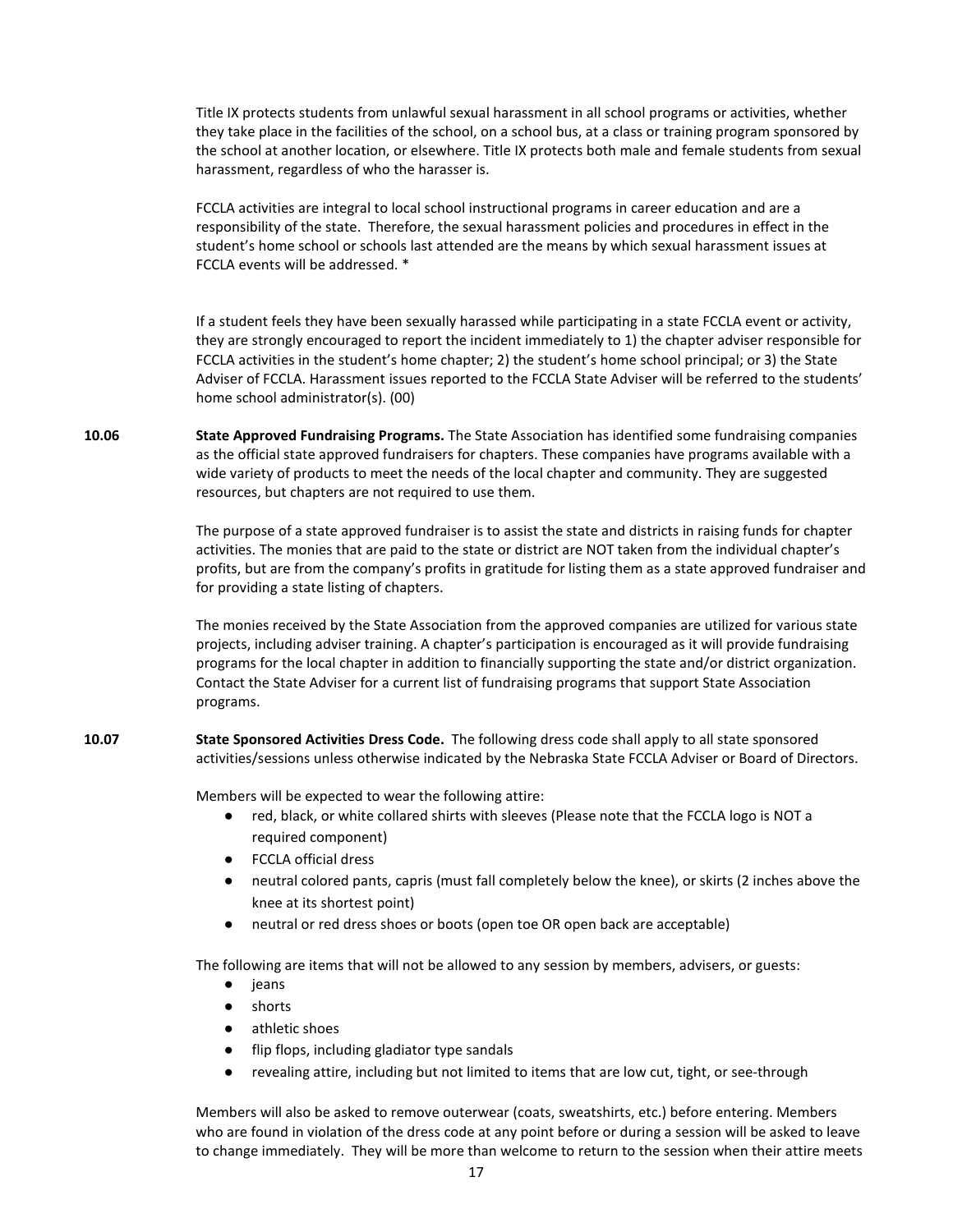the dress code requirements. The State Association shall provide a supplement with pictures to help illustrate these requirements.

**10.08 Authority and Action in Emergency Situations.** In the event of an emergency at State leadership Conference that shall effect the selection of the State Officer Team or other State Association business, including voting on bylaws changes, a committee of the BOD members present, including State Officer representation, shall meet to determine the procedures to conduct State Association business. (03)

> In the event of an emergency during the State STAR Events competition, the State STAR Coordinator and the Room/Lead Consultants present shall determine at their pre-event meeting how to handle the potential rescheduling of events.

**10.09 Registered Voters and Quorum for Conducting Business at State Leadership Conference.** Registered voters shall be those who are present and have signed in to the "team building experience" to receive a ribbon and the official ballot.

#### **10.10 Photography and Videography Disclaimer**

Nebraska FCCLA members, unless prior notice has been given, grant irrevocable and unrestricted right to Nebraska FCCLA to use, reproduce, or publish photographs and/or video of me, including my image and likeliness depicted therein, taken during (activity/event, location, date) in publications, news releases, online, and in other communications related to the mission of Nebraska FCCLA. Chapter Advisers will be able to identify students who do not wish to be photographed or video recorded during Nebraska FCCLA event on the registration form.

#### **10.11 Weather or Natural Disaster Related Refunds**

Any decision regarding hosting a Nebraska FCCLA activity/event will be made in the best interests of the students and advisers attending. Decisions regarding cancellation or postponement will be made by the State Adviser, Board of Directors and NDE staff. If a Nebraska FCCLA or Nebraska CTSO activity/event is not cancelled but a school district/chapter has contacted the state adviser immediately prior to said activity/event, the state adviser can review the financials after the event and possibly refund a part of registration if certain expenses are not incurred prior to notification. It would be a case-by-case basis and only in extraordinary circumstances such as a natural disaster or weather emergency. In the event of severe weather at the District-level, a decision will be made between the District Adviser and the State Adviser regarding refunds and/or hosting the event.

#### **10.12 Outstanding Bill Payment Prior to Attendance at the Next Event**

Chapters missing payments will be designated as "not in good standing" only until they have rectified the situation. Members of chapters not in good standing are considered ineligible for all Nebraska FCCLA activities beyond the chapter level until the chapter re-enters a good standing status. A \$50 late fee will compound monthly for outstanding invoices.

**10.13 The Nebraska FCCLA Impact Fund.** This fund was designed by the Nebraska Board of Director to help Nebraska FCCLA Chapters that have experienced hardship. This hardship can be any natural disaster, tragedy, event, or financial hardship that may limit a chapters or individual member's ability to participate in statewide events.

> Chapters may submit an application for funds annually by December 1 or May 1 of the current year. Chapters may apply for up to \$500 or until all available funds are dispersed.

Applications will be reviewed by members of the State Officer Team and Board of Directors based on the following criteria:

- Completion of Required Fields (up to 5 points)
- Clarity of Grant Impacting the Chapter, Members or Individual (up to 5 points)
- Clarity of Application supporting FCCLA and FCS and/or CTE (up to 10 points)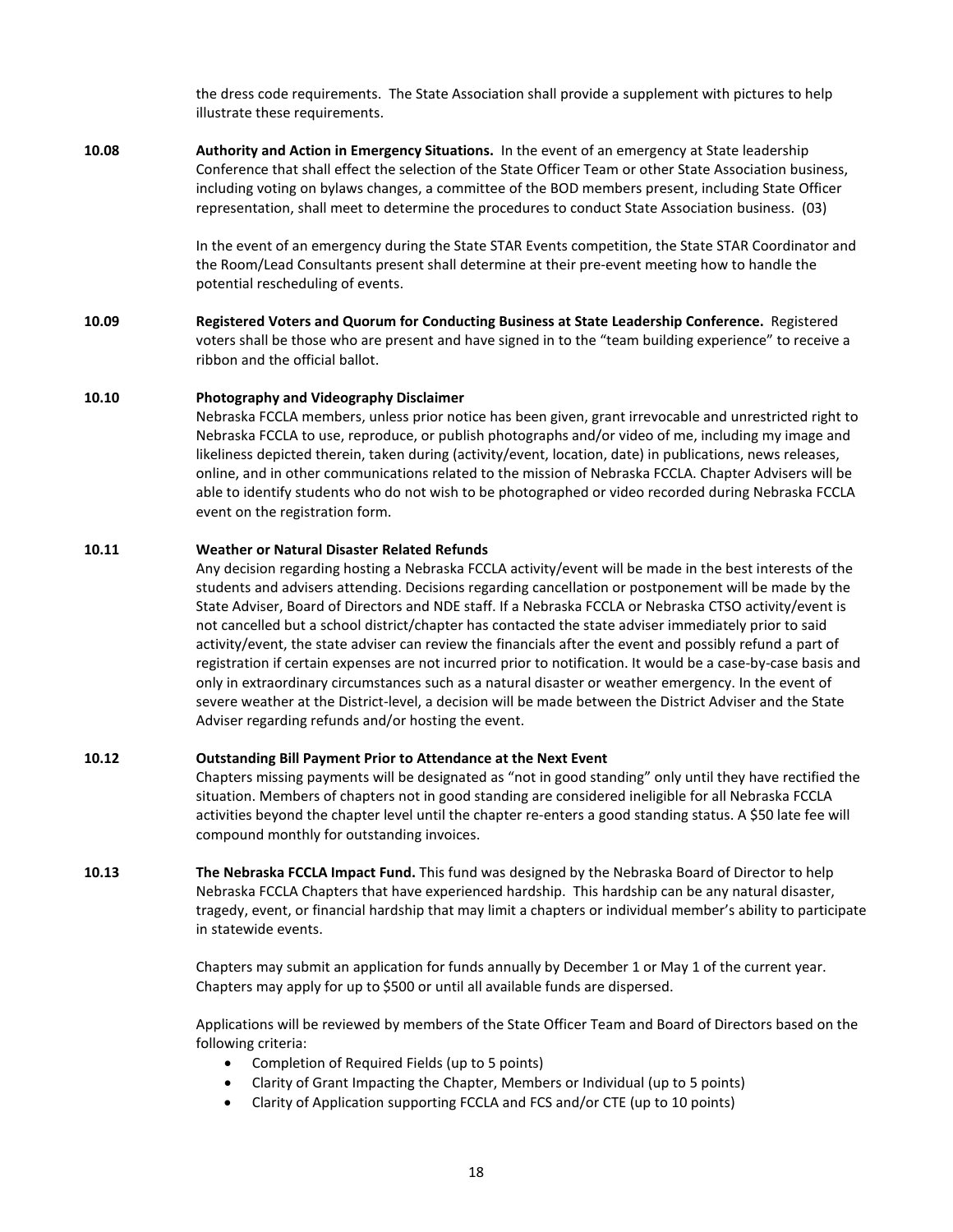Funds for the Nebraska FCCLA Impact Fund will be collected during the Miracle Minute held at the State Leadership Conference. Donations received from Amazon Smile are also added to the Impact Fund. (21)

- **11 Short Term Policies 11.01 Short Term Policies.** Some state policies and procedures may only be printed in official minutes when they specify a policy that will be in effect for only a short period of time. **12 State Forms for Member Participation 12.01 State Forms for Member Participation.** Several State Association Forms will be made available for chapter use. These include Medical Release, various Codes of Conduct, and Authorization for Independent Delegates forms. **13 Awards and Recognition 13.01 State School Administrator Award.** The State School Administrator Award recognizes current school administrators for their outstanding contributions and support for local FCCLA chapters. From the state nominations submitted for the School Administrator Award, one school shall be selected and submitted for national recognition. The award winner(s) will be recognized at the State Leadership Conference. The State Adviser, or designee, shall appoint a committee of at least three individuals to select the award winner(s) with approval by the Board of Directors. **13.02 Distinguished Service Award.** The Distinguished Service Award recognizes outstanding contributions and continuing service by individuals whose primary responsibilities are directly related to the organization's programs. Examples of those eligible for the Distinguished Service Award are local and state advisers, city and state supervisors of Family and Consumer Sciences, and teacher educators. This award may be awarded to an individual who is not an active member but who has helped to advance the goals and purposes of FCCLA, such as teachers, teacher educators, state staff, school board members, college personnel, past FCCLA members not in high school at present, past or present state advisory board members or Board of Directors members, or other adults. From the state nominations submitted for the Distinguished Service Award, one shall be selected and submitted for national recognition. This individual will be recognized at the State Leadership Conference. The State Adviser, or designee, shall appoint a committee of at least three individuals to select the award winner(s). The committee shall consist of at least one current State Officer and one current Board of Directors member. **13.03 Honorary Membership Award.** The Honorary Membership Award recognizes persons whose professional responsibilities are not directly related to the organization but who have made outstanding contributions and provide continuing service to the State Association. From the state nominations submitted for the Honorary Membership Award, one shall be selected and submitted for national recognition. This individual will be recognized at the State Leadership Conference. The State Adviser, or designee, shall appoint a committee of at least three individuals to select the award winner(s). The committee shall consist of at least one current State Officer and one current Board of Directors member.
- **13.04 Power of One State Recognition.** There is no limit to the number of times a student may be recognized for Power of One at the State Leadership Conference. Members coming to the State leadership Conference for this recognition must pay the full registration fee.
- **13.05 Nebraska FCCLA Scholarships.** Nebraska FCCLA recognizes individuals who have rendered outstanding service to the organization during their time as a member. The four scholarships include: Non-FACS Education, FACS Education Major, Student Teaching in FACS and State Peer Officer Team Scholarship. The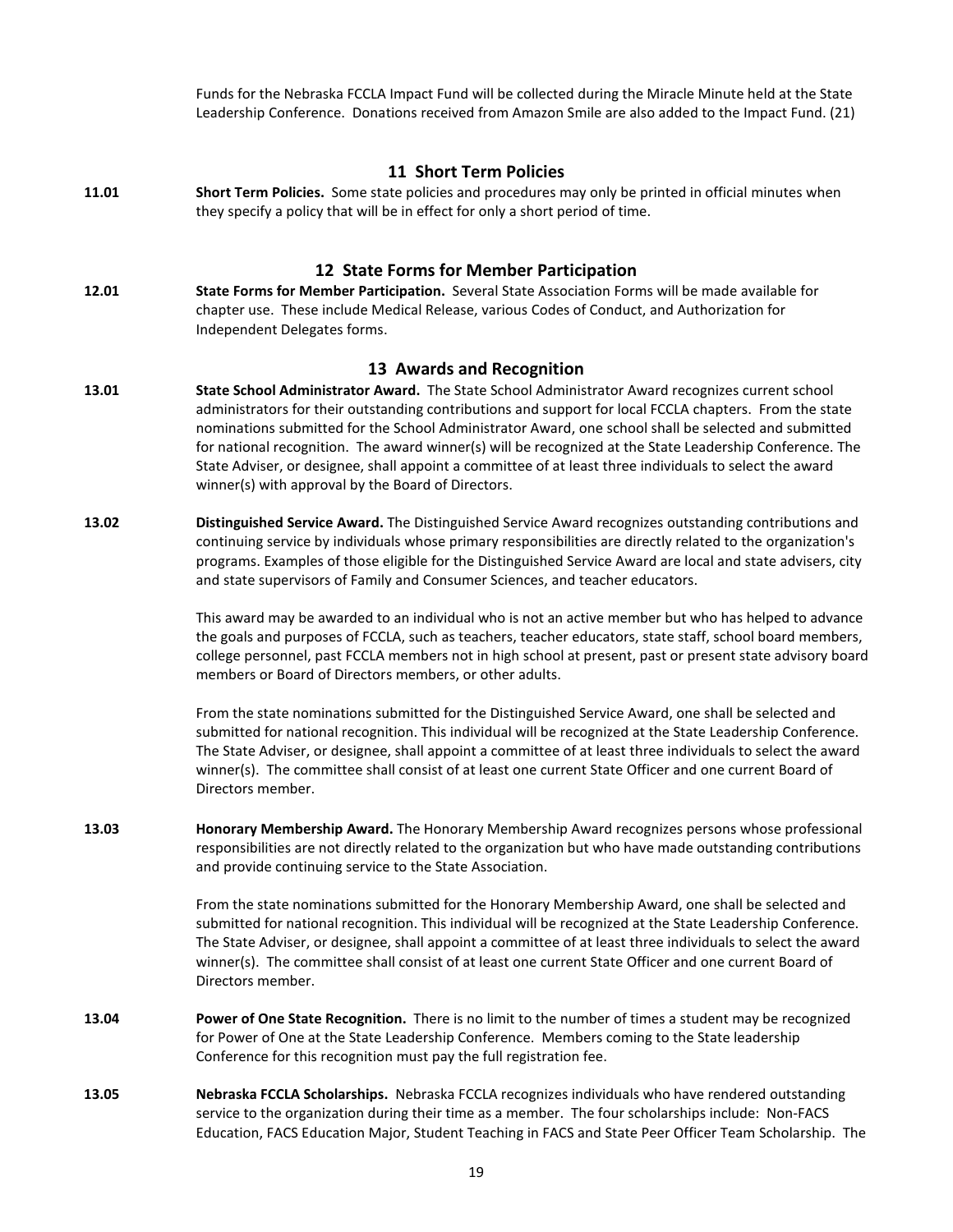amount of each award and the number of awards given will be determined on a yearly basis by the Board of Directors and will be publicized on each application. (17)

Applications shall be due by February 1 each year. These applications must be submitted electronically to the Board of Directors Chair. The Chair will then distribute the applications to members of the District Advisory Committee and State Officer Team for evaluation. Evaluation scores will be entered by the Board of Directors Chair and the final spreadsheet will be submitted to the State Adviser by March 1.

The State Adviser will supply the Board of Directors Chair with contact information for those who will evaluate, scoring rubrics for the evaluators, and a spreadsheet for entering information. The Board of Directors must keep all scholarship applications until awards are distributed or until December 1. The State Adviser will keep all scoring totals and contact information for the identified required time based on the retention policy in the Board of Directors Policy and Procedures Handbook.

If the Board of Directors Chair has an applicant for any of the scholarships, the facilitation of the evaluation process will then be passed to the Board Secretary. If the Secretary has applicants as well, the State Adviser will determine who on the Board will be facilitating the evaluation process.

**13.06 Public Relations Award.** Chapters may be eligible for completion of the Public Relations Award. The purpose of this award is to recognize chapters for their efforts in public relations. The award shall be due to the State Adviser by March 1 and should include all chapter efforts in public relations from July 1- March 1 of the current school year.

> The award shall be evaluated by the State Adviser and all chapters that meet the minimum criteria will be given the award. Continual updates based on the changes in public relations trends will be made at the discretion of the State Officer Team and/or Board of Directors. (17)

**13.07 State Degree Program.** The State Degree Program recognizes and provides opportunities for development of well-rounded FCCLA leaders. Members across the state can make efforts to achieve such a high honor. The outline of this degree is a reflection of our mission, highlight areas include: Personal Growth, Leadership Development, Promotion of FCS, and FCCLA Involvement and sub-categories.

> Eligibility requires one to be an affiliated member of any chapter who is a senior in high school, mid-term graduates will not be eligible.

> Members follow criteria to develop a portfolio and show their performance in FCCLA. The final submission date for portfolios is January 10. All portfolios must be submitted to the State Adviser. Applicants will be informed of their standing by February 1. Qualifying portfolios will showcase their portfolio and participate in an interview in late February. Members must attend State Leadership Conference to receive the degree. (17)

**13.08 Chapter Developer Awards.** The Chapter Developer Award provides an opportunity for FCCLA Chapters to encourage Circle of Friends sponsorships, SLC program advertisement space, Opportunity Fair presenters, and STAR sponsorships, could earn up to \$300 toward their State Leadership Conference and STAR Event registrations.

> The chapter that brings in the most amount in sponsorships will earn \$300, second place will earn \$200, and third place will earn \$100. All sponsorships received by February 1 will be eligible. (17)

**13.09 Chapter Award Application.** The Chapter Award provides chapters with an opportunity to earn highest level distinction for their demonstrated program of work. Chapters can choose to complete 1, 2, or 3 items as listed on the application to earn Bronze, Silver, or Gold Distinction. Awards are given during the Business and Recognition Session at State Leadership Conference. To apply for this award, chapter affiliation must be submitted by November 1, and the application must be submitted to the State Adviser by March 1 which undergoes review by the State Officer Team and District Advisers for final selection. (17)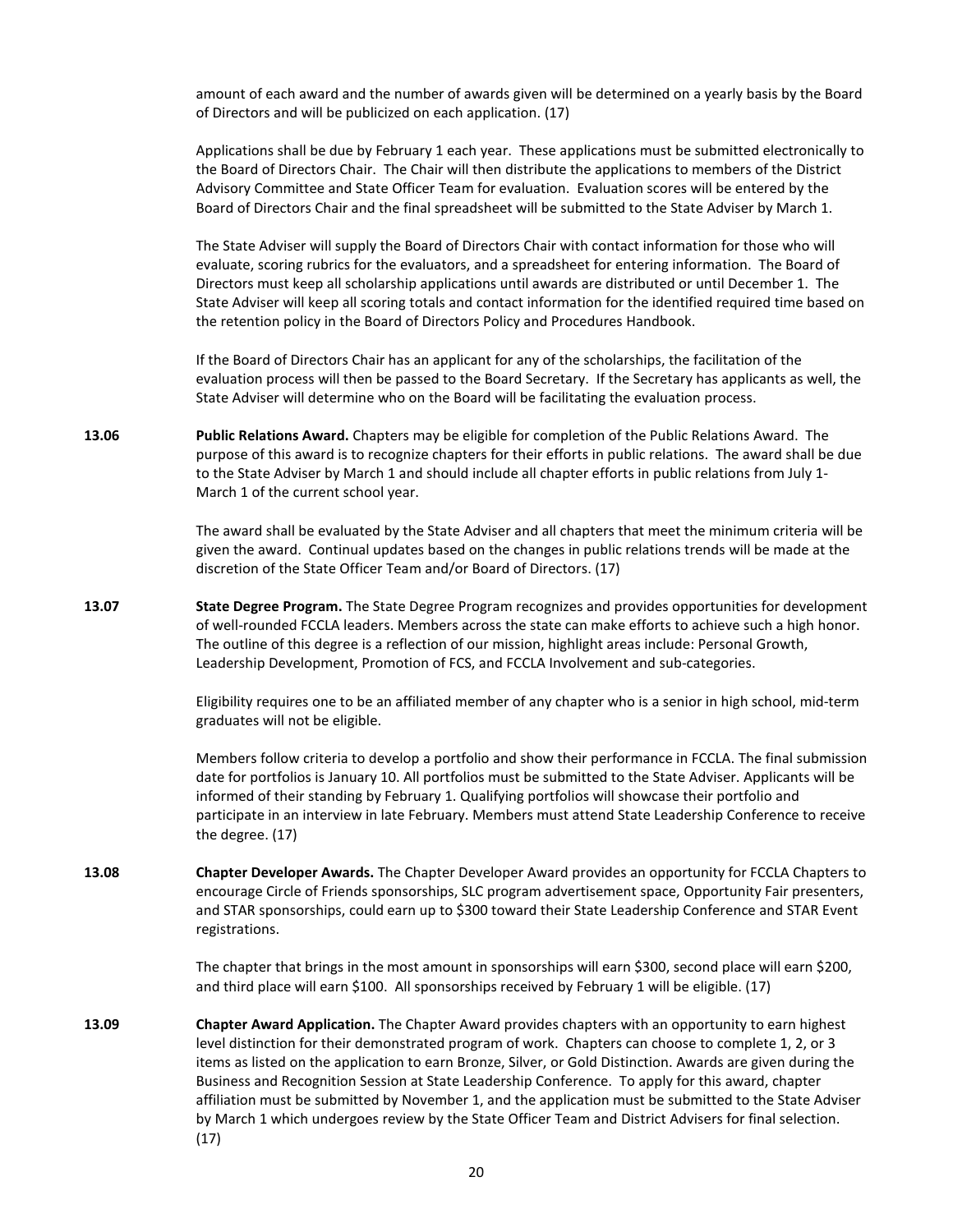- **13.10 Joint CTSO Award.** The Annual Joint Career Technical Student Organization Award is designed to promote collaboration and community service among Nebraska Chapters. This application is due to the State Adviser by March 1. (17)
- **13.11 Nebraska National Program Awards.** The Nebraska National Program Awards provide an opportunity for Chapter recognition at the State level by completion of a National Program application. Chapters can submit multiple projects in each category; however, each project can only be submitted in one Program area. Chapters who complete this application will be recognized with a name tag ribbon at SLC. The top application in each National Program category will be recognized on stage at SLC during the Business and Recognition session. Chapters who participate in the National Program Award process will receive additional recognition. These applications are due to the State Adviser by March 1. (17)
- **13.12 Membership Campaign Award.** Through participation in the current Nebraska FCCLA Membership Campaign (including the 7Up Membership Award, Member of the Month Award, Member of the Year Award and Three Musketeers), members and chapters will be recognized for their involvement during State Leadership Conference. These applications will be available on the Nebraska FCCLA website are due to the State Adviser by March 1. (19)
- **13.14 A Day in Your Future.** A Day in Your Future is a state-wide job shadow initiative to connect FCCLA members with family and consumer sciences occupations. The mission of our organization is to promote family and consumer sciences occupations and in the state of Nebraska, these occupations are in high demand across the state. Matches will be made on a competitive basis and will be made as close as possible to the specific career choice indicated as well as to the preferred geographical location. All applications are due to the State Adviser by October 1 and will be matched accordingly. This experience is designed for students that are at least age 16. (17)
- **13.15 Adviser Committed to Excellence (ACE) Award.** The Nebraska ACE (Adviser Committed to Excellence) Award is given to advisers who go above and beyond to support the needs of their chapter. All applications are due to the State Adviser by March 1. (17)
- **13.16 CommYOUnity Service Award (Individual Member Award).** The individual CommYOUnity Service Award will be presented to the member who records the most community service hours over the course of the current FCCLA year between these dates: August 1 to March 1. This is stand-alone community service hours not court-appointed or in addition to graduation and/or course requirements. All applications are due to the State Adviser by March 1. (19)
- **13.17 Community ServUS Award (Chapter Award).** The Community ServUS Award will be presented to the chapter with the highest ratio of hours of community service to affiliated members who have completed the community service activities over the course of the current FCCLA year between these dates: August 1 to March 1. All applications are due to the State Adviser by March 1. (19)
- **13.18 Outstanding Alumni Award.** Individuals are encouraged to nominate an Alumni and/or Associates member that has shown a tremendous amount of support, service, and leadership towards the organization. The nominations will be reviewed and one overall outstanding alumni member will be chosen by the State Officer Team with approval from the Board of Directors. (19)
- **13.19 Fuel Your Passion Chapter Award.** The Nebraska Fuel Your Passion Award provides chapters with an opportunity to be recognized for their growth and improvement from the previous year to the current year. The winner of this award will be chosen based on chapters that show the most growth and improvement in the areas of Membership, Community Service, Involvement and National Program efforts. The winner will be recognized on stage during State Leadership Conference. All applications are due to the State Adviser by March 1. (19)